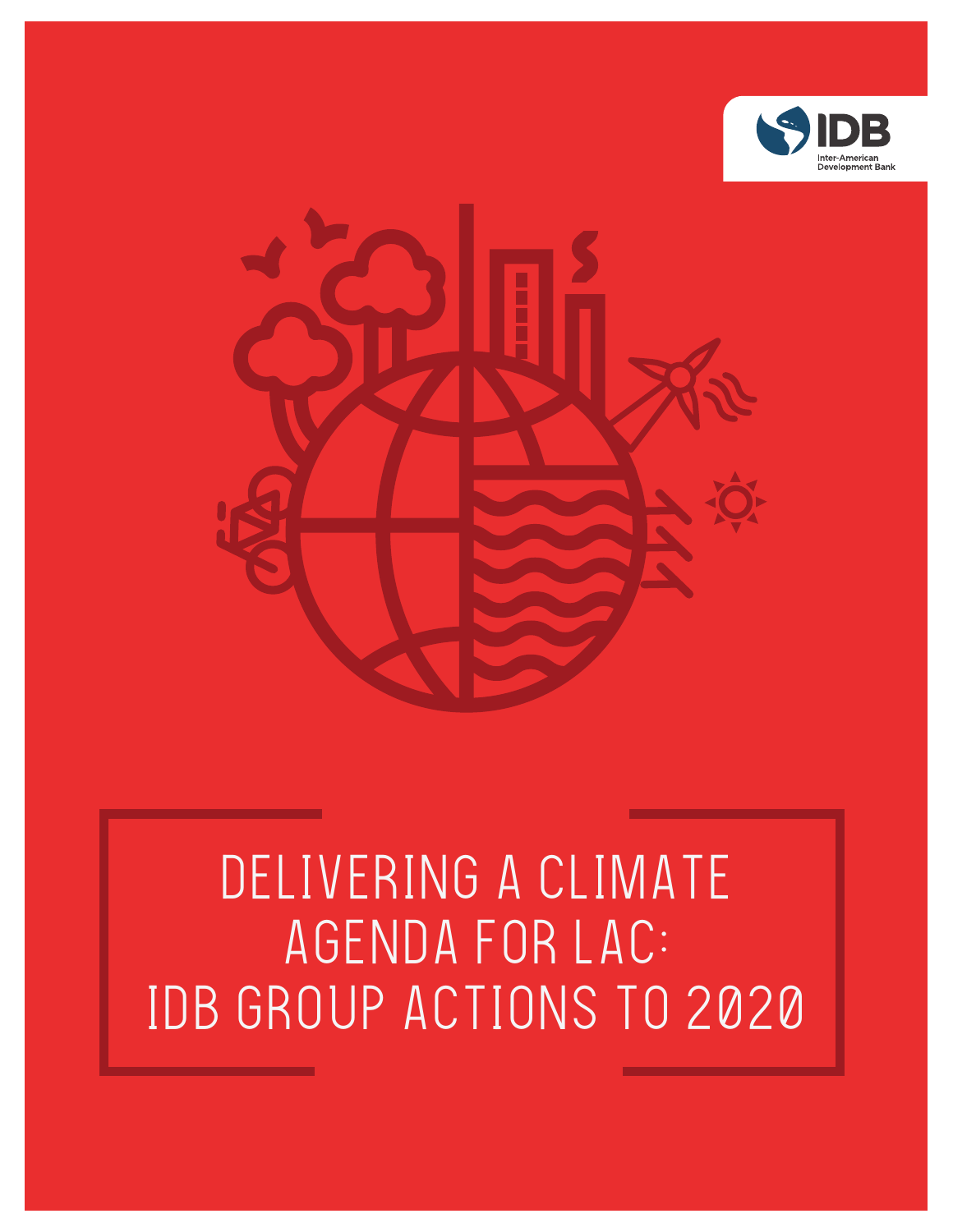Copyright © [2017] Inter-American Development Bank. This work is licensed under a Creative Commons IGO 3.0 Attribution-Non-Commercial-NoDerivatives (CC-IGO BY-NC-ND 3.0 IGO) license (http://creativecommons.org/licenses/by-nc-nd/3.0/igo/legalcode) and may be reproduced with attribution to the IDB and for any non-commercial purpose. No derivative work is allowed.

Any dispute related to the use of the works of the IDB that cannot be settled amicably shall be submitted to arbitration pursuant to the UNCITRAL rules. The use of the IDB's name for any purpose other than for attribution, and the use of IDB's logo shall be subject to a separate written license agreement between the IDB and the user and is not authorized as part of this CC-IGO license.

Note that link provided above includes additional terms and conditions of the license.

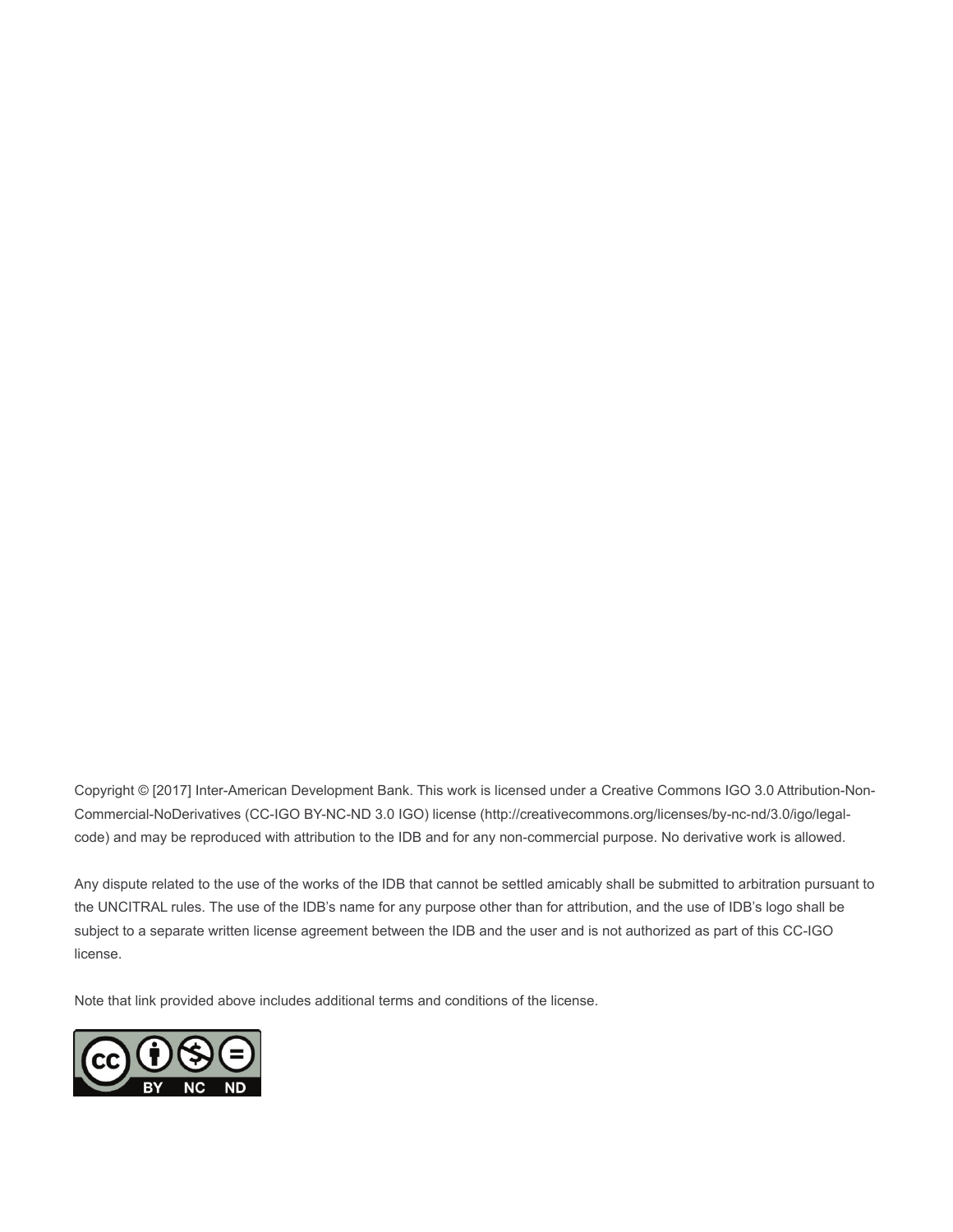# INTRODUCTION

Climate change presents challenges to ensuring global sustainable and inclusive development. The United Nations Framework Convention on Climate Change (UNFCCC) Paris Agreement and the new Sustainable Development Goals (SDGs) reflect an unprecedented level of commitment to deliver sustainable development to meet these challenges. The transformation of the global economy needs to start immediately if we are to meet the Paris objective for **keeping global temperature rise well below 2°C** by the end of the century, which most estimate will mean achieving **net zero greenhouse gas (GHG) emissions** by 2050. The Agreement recognizes the need to achieve zero net emissions, calls for the alignment of all financial flows to a pathway for low-carbon and climate-resilient development, and urges industrial countries to **jointly increase climate finance to US\$100 billion** per year by 2020.

Latin America and the Caribbean (LAC) is particularly vulnerable to the effects of climate change such as sea level rise, natural disasters, water and vector-borne diseases, and changing precipitation and temperature patterns that jeopardize health, productivity, and food-producing crops. These impacts threaten poverty, inequality reduction and sustainable growth in the region. In the context of the Paris Agreement, 25 of the Inter-American Development Bank Group's (IDBG) 26 borrowing member countries have submitted Intended Nationally Determined Contributions or Nationally Determined Contributions (referred to as NDCs throughout this document), that include emissions reduction commitments and climate resilience plans (as of September 2017). Progress toward implementation of pledges will determine the rate at which the world will be able to act to tackle climate change.

LATIN AMERICA AND THE CARIBBEAN IS PARTICUI ARI V VULNERABLE TO THE EFFECTS OF CLIMATE **CHANGF**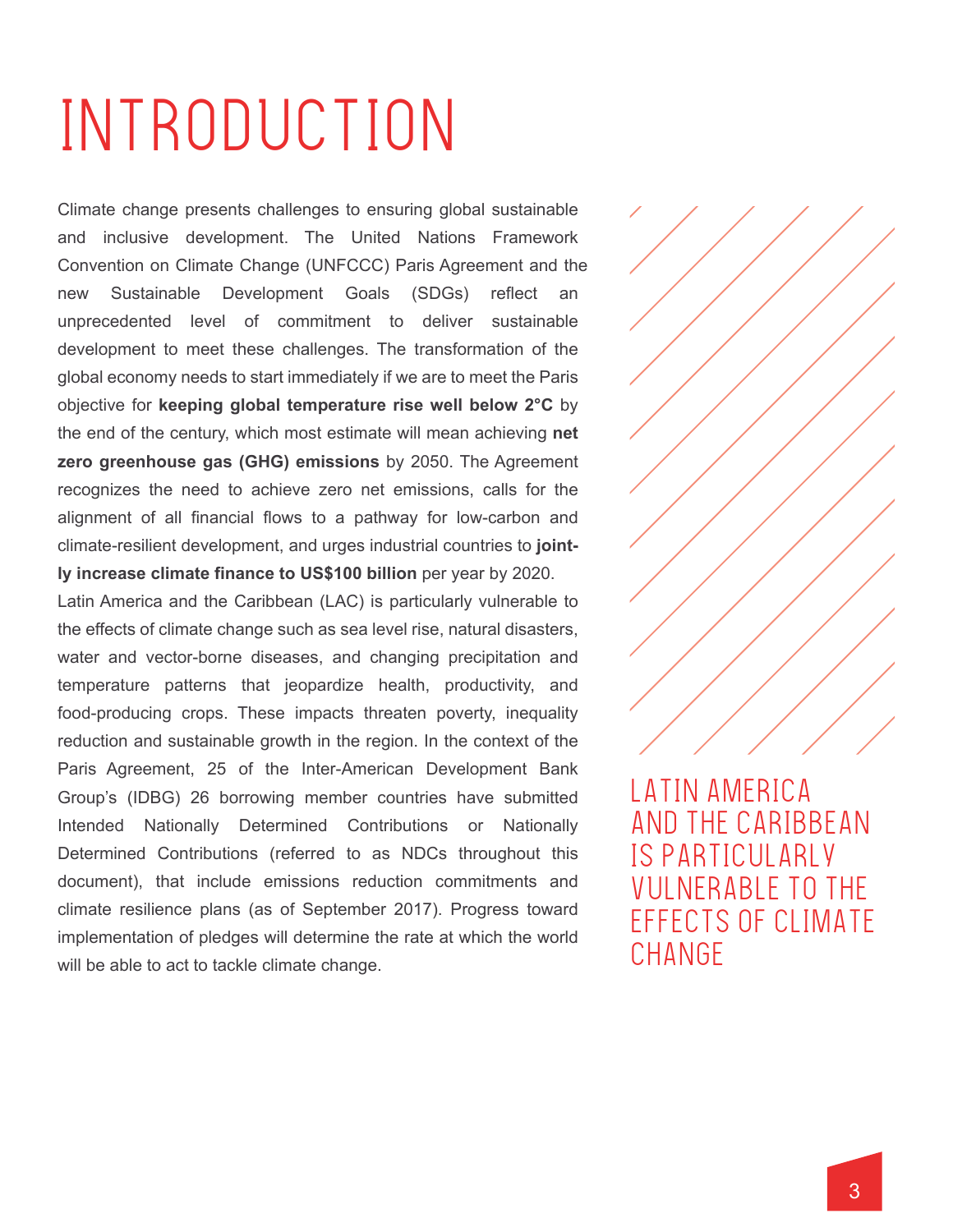The private sector will play an integral role in responding to this urgent issue. At the 21st Conference of the Parties, chief executives from industries ranging from cement to technology made pledges  $to^1$ decrease their carbon footprint, buy more renewable energy, and engage in sustainable resource management.

In response, **the Multilateral Development Banks (MDBs) committed to increase climate finance**. At the 2016 Annual Meeting in the Bahamas, the Inter-American Development Bank (IDB) and Inter-American Investment Corporation (IIC) Boards of Governors endorsed "the goal of **increasing the financing of climate change related projects in LAC to 30 percent** of the IDB's and IIC's combined total approvals of loans, guarantees, investment grants, technical cooperation (TC), and equity operations by December 31, 2020, subject to demand from borrowing countries and clients and access to external sources of concessional financing."

This document is a summary<sup>2</sup> of the IDBG's action plan for achieving the 30 percent climate finance goal and systematically mainstreaming climate change into operations. While the goal is specific to 2020, the intention is to **set the IDBG on a long-term trajectory to mainstream climate change** across the IDBG portfolios, in order to "achieve sustainable growth". This action plan was developed through an extensive internal consultation process across the IDBG and includes actions that are both planned and already in progress. As the IDBG progresses toward its goal, some actions are expected to evolve to remain responsive to the changing regional and institutional context.

The plan consists of five action lines: aligning with IDBG strategies, strengthening collaboration and mobilizing external resources, mainstreaming climate change into operations, opportunities and actions by sector, and tracking financing and measuring results.



THE PRIVATE SECTOR WILL PLAY AN INTEGRAL ROLE IN RESPONDING TO THIS URGENT ISSUE



<sup>1 -</sup> These can be found on the United Nations Framework Convention on Climate Change Registry. Under the Paris Agreement, Intended NDCs become the first NDC when a country ratifies the agreement, unless a new NDC is submitted at that time.

<sup>2-</sup> The final version of the action plan is currently under approval and will be publicly available soon.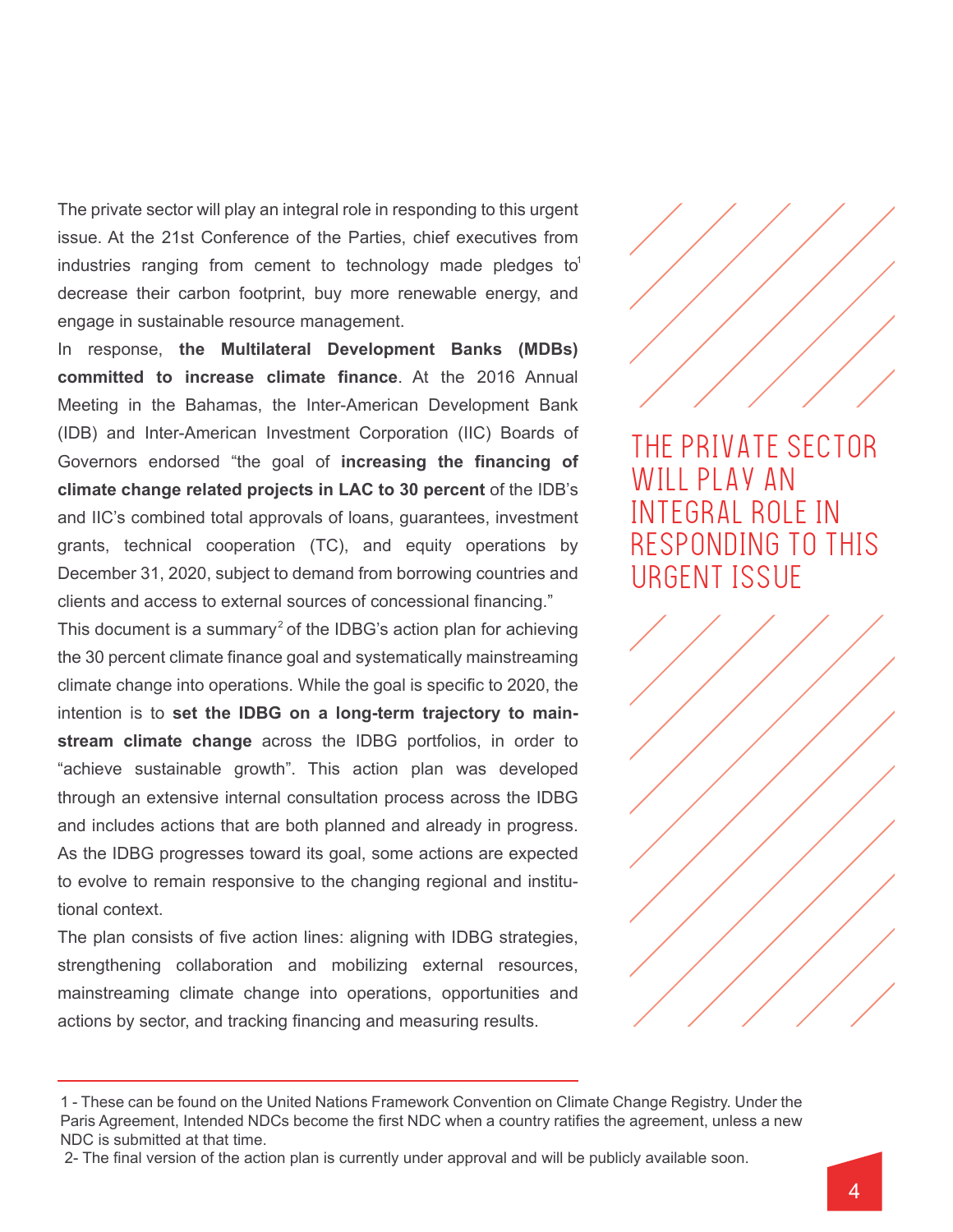# ACTION LINE I: ALIGNING WITH IDBG STRATEGIES

The IDBG has been taking significant steps toward providing the right institutional setting to achieve its climate-related objectives. In 2016, the organization created the Climate Change and Sustainable Development Sector (CSD) to consolidate responsibility for the Bank's strategic direction of the topic and benefit from cross-sectoral synergies. The new sector is responsible for mainstreaming climate change and sustainability considerations in the design and execution of projects and Country Strategies.

IDBG Country Strategies are prepared when new governments take office. These strategies offer an important opportunity to raise awareness among government officials and clients about the importance of **considering climate change across sector and ministry lines**, and about ways to reduce GHG emissions and vulnerabilities to climate change. Given that the 30 percent goal is subject to demand from borrowing member countries and clients, identifying climate change opportunities during the dialogue with governments and the annual programming exercise will be a key driver of the IDBG's ability to reach its goal. Since 2016, greater effort has gone into upstreaming climate change considerations into Country Strategies, including the preparation of NDC country profiles which summarize countries' NDC commitments, relevant domestic legislation and regulatory frameworks, and potential opportunities for IDBG support. The NDC profiles provide IDBG Country Representatives with information to engage the government and align emerging country strategy priorities with countries' NDCs.

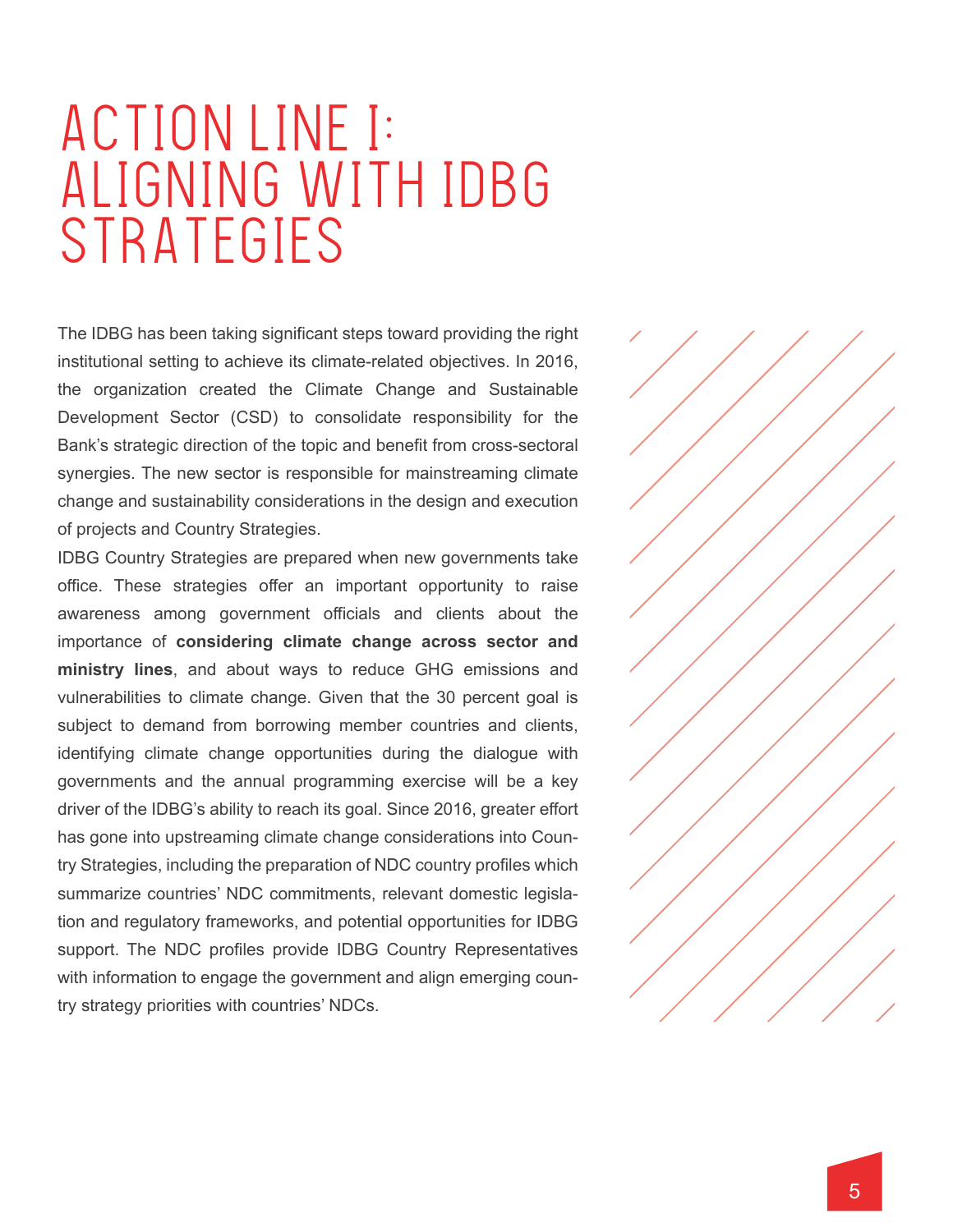Private sector clients are also becoming increasingly aware of the opportunities that low-carbon and climate-resilient investments provide, although the risk return profile and a range of financial and non-financial barriers are hindering investments at scale. At the same time, the private sector is seeing the **risks that climate change poses to their business**—from sea level rise to the increasing frequency and intensity of extreme weather events—and starting to factor them into risk management strategies to avoid future stranding of assets.

In terms of the overarching principles that guide the IDBG's work, it is important to highlight that many of the recent strategic documents—including the Update to the Institutional Strategy 2010-2020: Partnering with Latin America and the Caribbean to Improve Lives (UIS) (AB-3008) and accompanying Corporate Results Framework 2016-2019 (CRF) (GN-2727-6), the IIC Business Plan 2016 2019, and the MIF 2018-2020 Business Plan and Strategic and Financial Plan 2019-2023—already prominently feature climate change. Moreover, the rolling, three-year updates to the Sector Framework Documents (SFDs) provide an important opportunity to highlight links with climate change and identify operational opportunities. Finally, **several transversal working groups** that have been created within the organization are providing venues to discuss cross cutting issues, including creating joint projects or scaling up existing ones, exploring potential public-private partnerships, and generating knowledge products.

Topics being discussed include:

• SUSTAINABLE INFRASTRUCTURE: building a shared definition, improving upstream support to enhance sustainability of infrastructure portfolios and projects, and improving access to



THE PRIVATE SECTOR IS INCREASINGLY AWARE OF THE OPPORTUNITIES THAT LOW-CARBON AND CLIMATE-RESILIENT INVESTMENTS PROVIDE

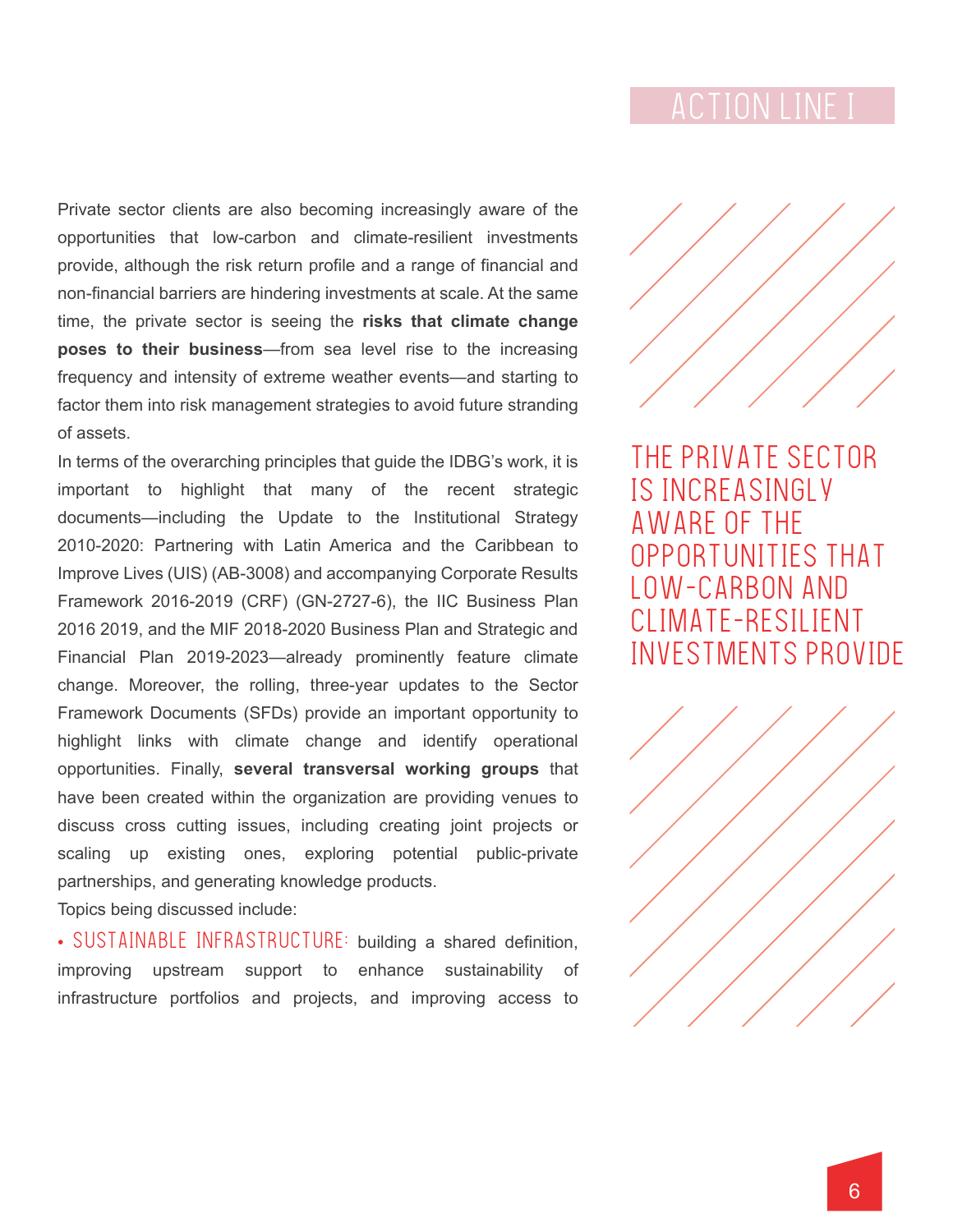financing for sustainable infrastructure investments.

• SUSTAINABLE ISLANDS: developing a platform for addressing high climate risks faced by Caribbean and Central American islands.

• COMMUNITY OF PRACTICE ON RESILIENCE: integrating approaches toward disaster risk and climate risk.

• SUSTAINABLE LANDSCAPES (under consideration): capturing synergies on sustainable agriculture-related initiatives and projects across the IDBG.

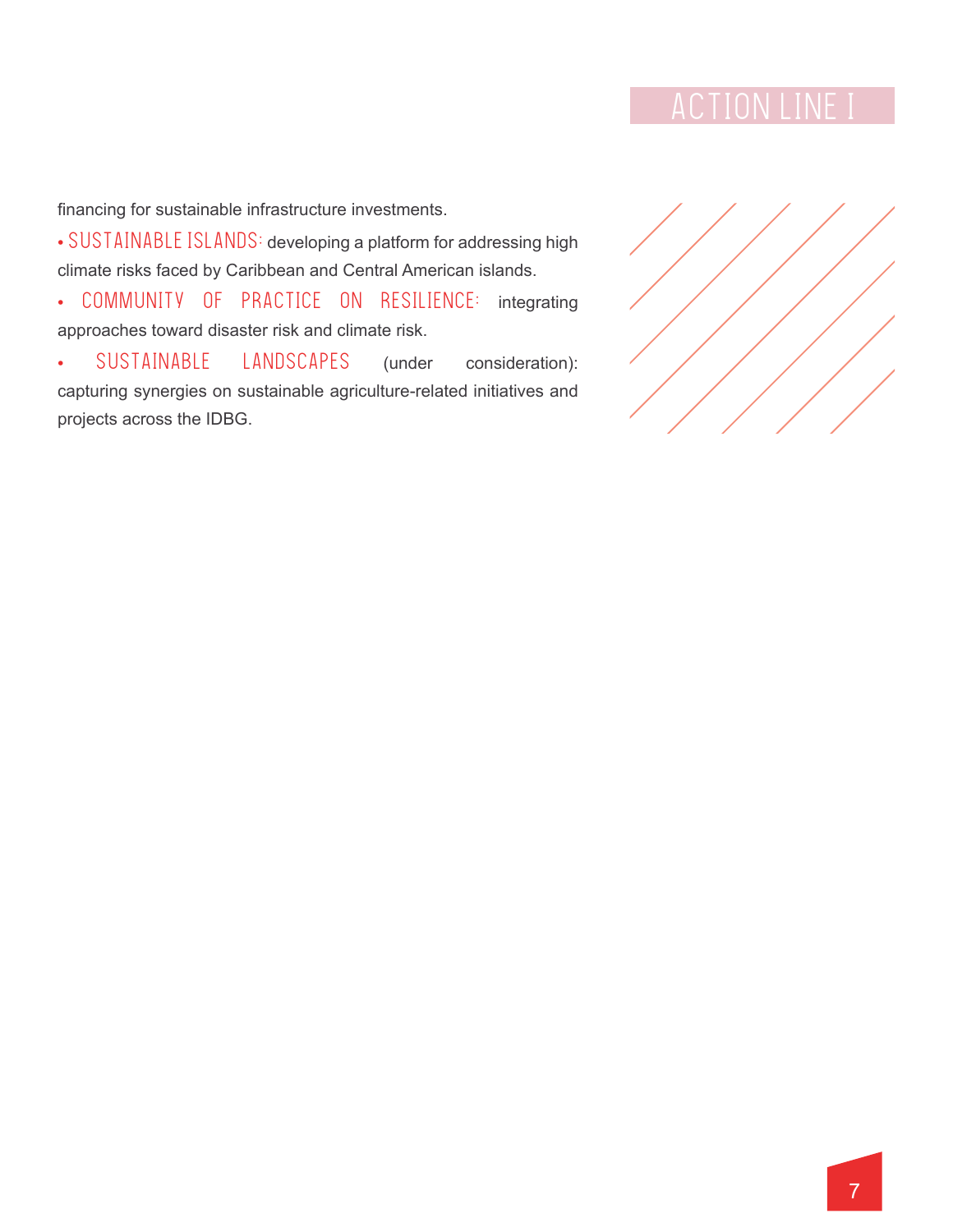# ACTION LINE II: STRENGTHENING COLLABORATION AND MOBILIZING EXTERNAL RESOURCES

Multilateral institutions have a critical role to ensure that development finance is aligned with the objective of a low-carbon, climate-resilient future. As agreed in their climate action plan for 2017-2019, MDBs will seek to intensify their collaboration with the UNFCCC Standing Committee on Finance, the Organization for Economic Cooperation and Development (OECD), the International Development Finance Club, private sector, and other key climate finance and industry actors. MDBs will also continue to share knowledge on measuring and evaluating the impact of their investments for resilience-building outcomes. During COP 21, various International Financial Institutions also committed to the Climate Action in Financial Institutions Initiative.

In terms of climate finance, the IDBG draws from its own resources and the funds it manages, while at the same leveraging external resources. In fact, external sources of concessional finance have been instrumental in overcoming barriers and addressing real and perceived risks of low-carbon and resilient investments.

The IDBG mobilizes substantial resources to contribute to both climate change mitigation and adaptation in the region. From 2012 to 2016, the IDBG approved a total of US\$10 billion in climate finance. In that period, energy and transportation accounted for more than half of the IDBG's climate finance, although the figures have been influenced by a few large projects $3$ .



THE IDBG MOBILIZES SUBSTANTIAL RESOURCES TO NTRIBUTE TO BOTH IMATE CHANGE MITIGATION AND ADAPTATION IN THE REGION



<sup>3-</sup> An example of this is the Lima metro, which accounts for most of the transport contribution in the Andean Country Department (CAN).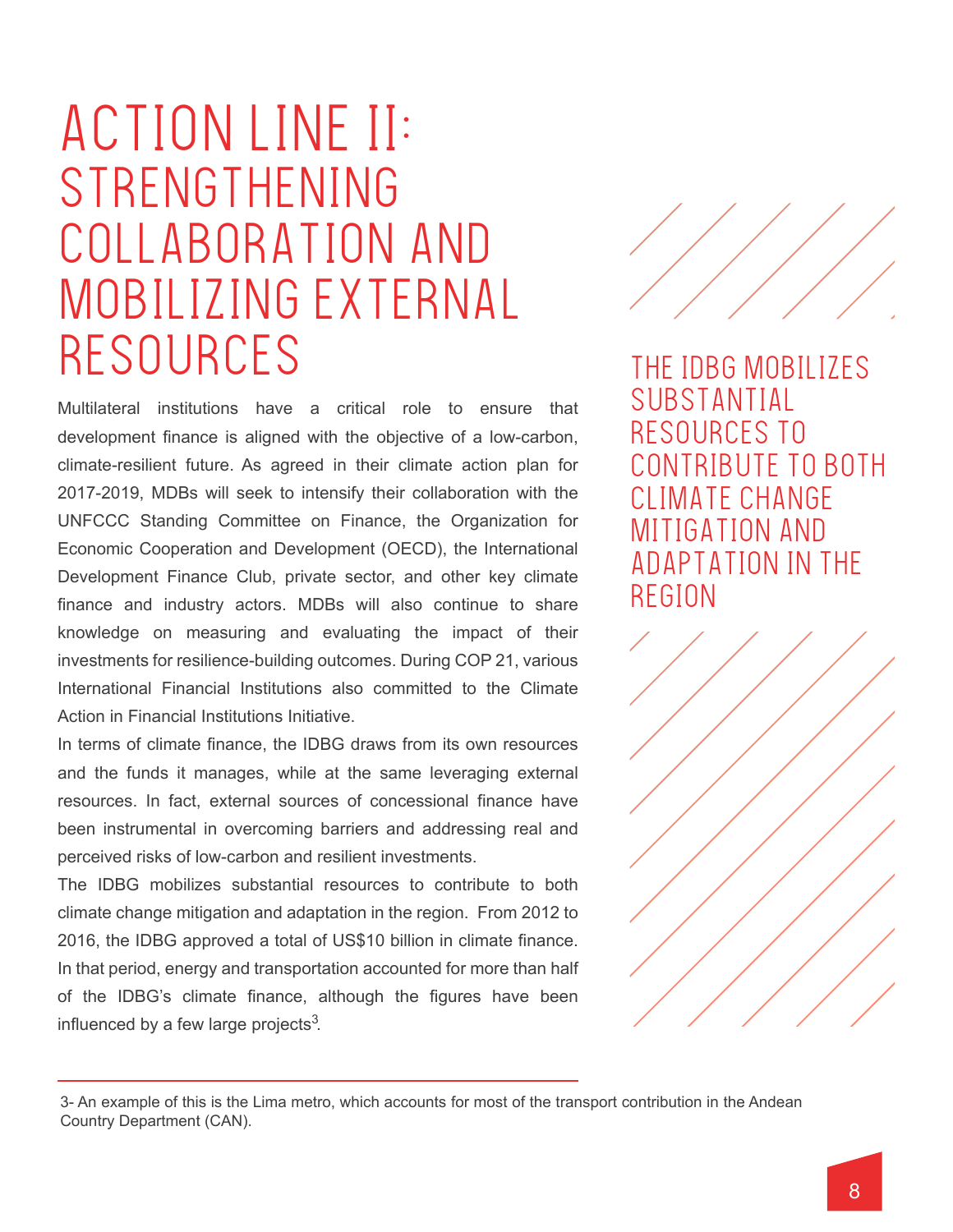

Of the US\$10 billion in climate finance approvals, US\$1.3 billion was accessed through external sources. Needs for external climate finance are expected to increase as 2020 approaches and enhanced coordination can facilitate access to it.

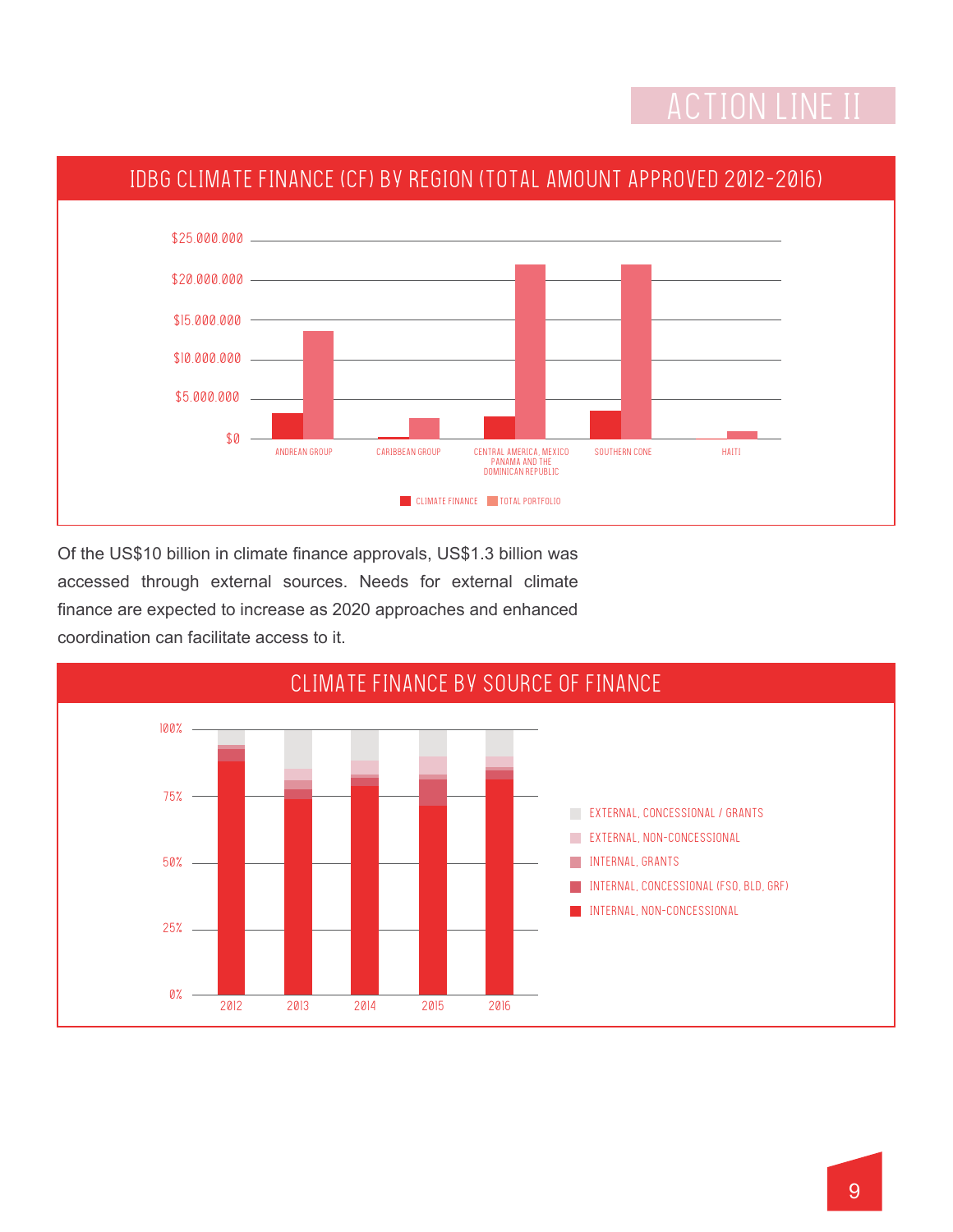To date, the IDBG has been successful in accessing climate finance resources from numerous climate funds. The IDBG continues to be a key partner of the Climate Investment Funds (CIF), which co-invests with MDBs in large-scale renewable energy and energy efficiency projects through its Clean Technology Fund (CTF), and supports pilot investments in adaptation, forestry, and small scale sustainable energy through its Strategic Climate Fund (SCF). Additionally, the IDBG and the People's Bank of China approved the China Co-financing Fund for Latin America and the Caribbean to support public and private sector projects that promote sustainable economic growth in the region. Likewise, the IDBG has recently been accredited to collaborate with the Green Climate Fund (GCF). Since October 2015, the GCF Board has approved four operations presented by the IDB.



#### CLIMATE FINANCE BY FUND

| <b>FUND</b>                                                           | CF MOBILIZED<br>SINCE 2008<br>(US\$ MILLION) | AREAS BENEFITED                                                                                                                                                               |
|-----------------------------------------------------------------------|----------------------------------------------|-------------------------------------------------------------------------------------------------------------------------------------------------------------------------------|
| CLIMATE INVESTMENT FUNDS (CIF)                                        | 608                                          | FORESTRY, SUSTAINABLE ENERGY                                                                                                                                                  |
| CHINA CO-FINANCING FUND FOR LAC                                       | 391                                          | ENERGY EFFICIENCY, RENEWABLE ENERGY, FINANCIAL MARKETS, TRANSPORTATION                                                                                                        |
| GREEN CLIMATE FUND (GCF)                                              | 257                                          | GEOTHERMAL ENERGY, ENERGY EFFICIENCY, CAPITAL MARKETS (GREEN BONDS)                                                                                                           |
| CANADIAN CLIMATE FUND FOR THE<br>PRIVATE SECTOR IN THE AMERICAS (C2F) | 177                                          | SUSTAINABLE ENERGY                                                                                                                                                            |
| GLOBAL ENVIRONMENTAL FACILITY (GEF)                                   | 137                                          | SUSTAINABLE ENERGY, TRANSPORT, SUSTAINABLE CITIES, CLIMATE CHANGE TECHNOLOGIES                                                                                                |
| NORWAY INTERNATIONAL CLIMATE<br>AND FOREST INITIATIVE                 | 80                                           | FORESTRY                                                                                                                                                                      |
| NORDIC DEVELOPMENT FUND (NDF)                                         | 55                                           | CIRCULAR ECONOMY, SUSTAINABLE ENERGY, ECOLOGICAL RESTORATION, AGROFORESTRY, CAPACITY BUILDING (INCLUDING<br>FOR LOCAL COMMUNITIES, INDIGENOUS AND AFRICAN DESCENDANT PEOPLES) |
| KOREA INFRASTRUCTURE DEVELOPMENT<br>CO-FINANCING FACILITY (KIF)       | 33                                           | GEOTHERMAL ENERGY, CAPACITY BUILDING                                                                                                                                          |
| NAMA FACILITY                                                         | $\mathcal{I}$                                | SUSTAINABLE ENERGY (BIOMASS)                                                                                                                                                  |
| INTERNATIONAL CLIMATE INITIATIVE (IKI)                                | 5                                            | CAPITAL MARKETS                                                                                                                                                               |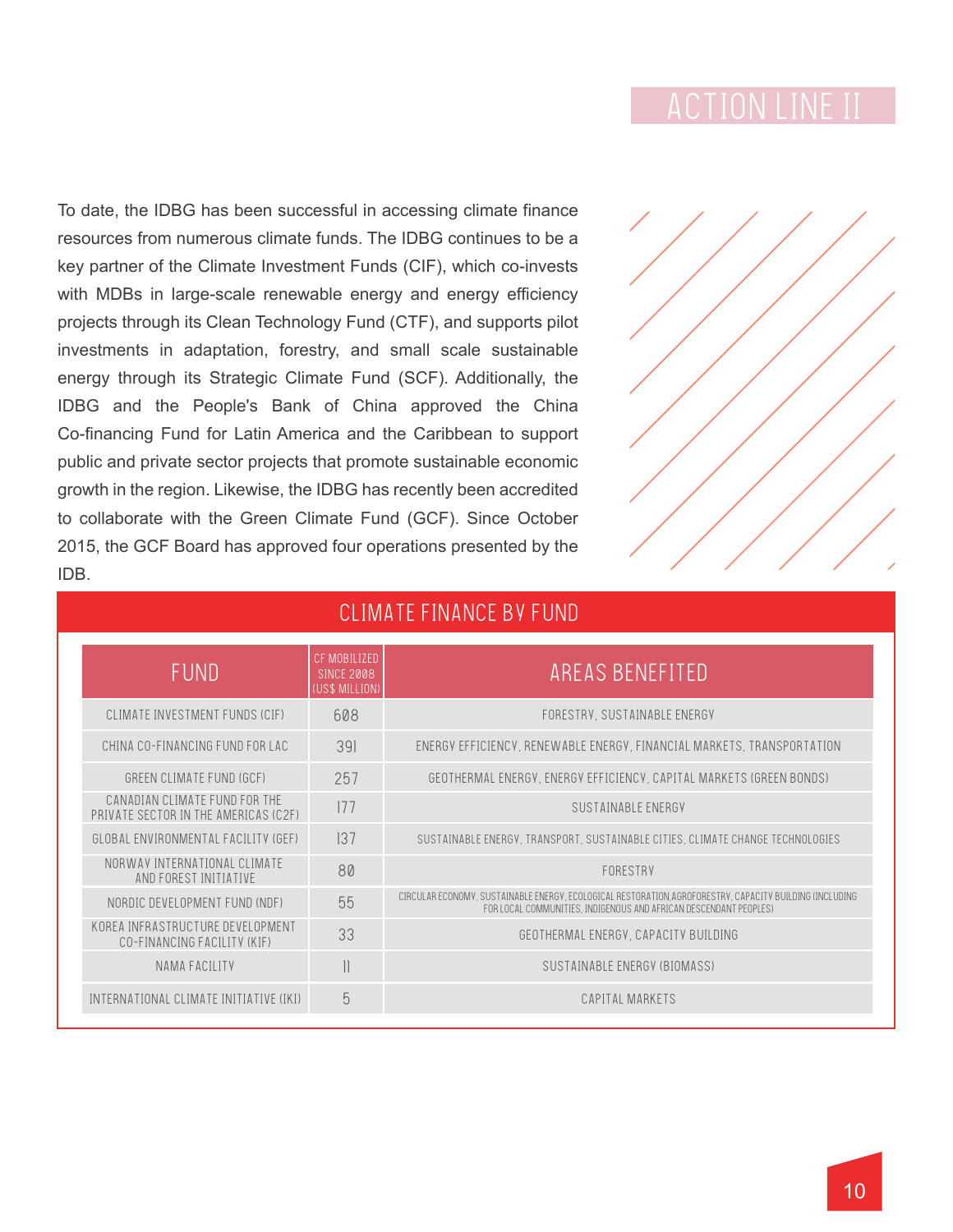

#### CLIMATE FINANCE BY SECTOR (AS PERCENT OF TOTAL CLIMATE FINANCE APPROVED 2012-2016)

### 1 1 1 1 1 1 1 1 1 1 1 1 1 1 1 1

THE SUSTAINABLE ENERGY FACILITY FOR THE EASTERN CARIBBEAN ILLUSTRATES THE IMPORTANT ROLE THE IDB PLAYS IN STRUCTURING PROJECTS AND PROGRAMS WITH MULTIPLE SOURCES OF CLIMATE FINANCE. THE PROJECT WAS APPROVED IN 2016 TO FINANCE COMMERCIAL GEOTHERMAL ENERGY PROJECTS AND STRENGTHEN LEGAL AND REGULATORY FRAMEWORKS TO UNDERPIN THE DEVELOPMENT OF GEOTHERMAL ENERGY POTENTIAL IN THE EAST CARIBBEAN REGION. IT BROUGHT TOGETHER A US\$60 MILLION LOAN AND US\$20 MILLION GRANT FROM THE GCF, A US\$20 MILLION LOAN AND US\$500,000 GRANT FROM THE IDB, AN ADDITIONAL US\$19.1 MILLION FROM THE CTF, US\$10 MILLION FROM THE CARIBBEAN DEVELOPMENT BANK, US\$41 MILLION FROM JAPANESE INTERNATIONAL COOPERATION AGENCY, US\$1.9 MILLION FROM THE GLOBAL ENVIRONMENTAL FACILITY (GEF), AND US\$18 MILLION FROM THE UK'S DEPARTMENT FOR INTERNATIONAL DEVELOPMENT. THE PROGRAM IS EXPECTED TO MOBILIZE AN ESTIMATED US\$340 MILLION IN ADDITIONAL PRIVATE SECTOR INVESTMENTS AND EXPECTED TO REDUCE GHG EMISSIONS BY 9.4 MILLION TONS OF CARBON DIOXIDE EQUIVALENT (CO2E).

1 1 1 1 1 1 1 1 1 1 1 1 1 1 1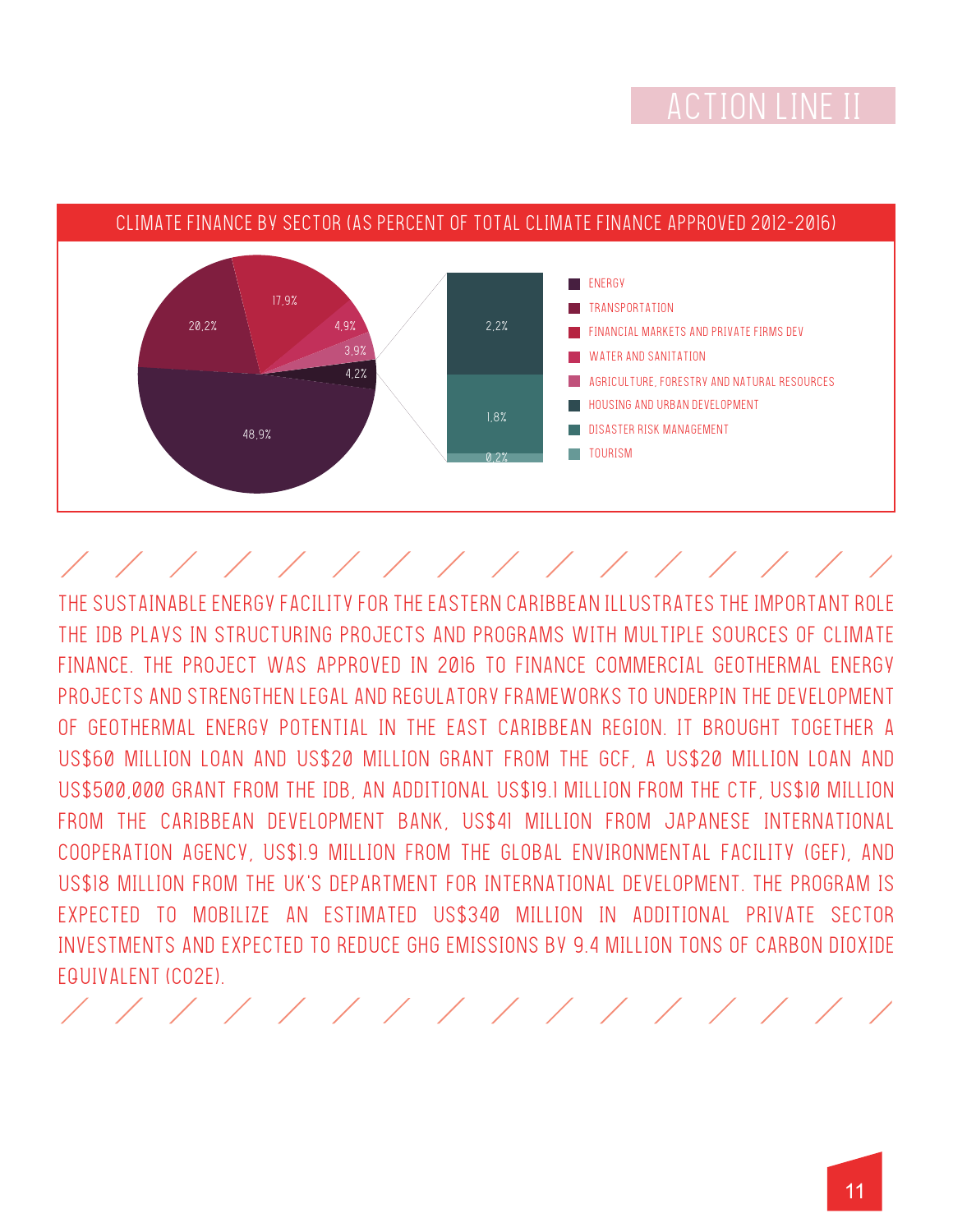# ACTION LINE III: MAINSTREAMING CLIMATE CHANGE INTO OPERATIONS

To achieve its climate change mainstreaming goal, the IDBG must consider climate change throughout the project cycle —from knowledge generation to programming through execution— and in all types of operations —from Technical Cooperations to Loans to Guarantee and Equity.

#### KNOWLEDGE AGENDA

Considering the evolving international landscape, particularly with the commitments made at the SDG Summit and the Paris Agreement, the IDBG continues to advance its knowledge agenda, **moving beyond climate change as an environmental issue** to consider the challenges and opportunities that countries are facing from a social and economic perspective. Developing and strengthening partnerships with academic, intergovernmental, civil society, and private sector organizations to generate and disseminate the knowledge needed for the region to transition onto pathways for low carbon and resilient growth is key. Guided by alignment with country and client needs, the knowledge can generate demand for operations to deliver on the IDBG climate agenda.

Knowledge activities will focus on the following priorities: (i) deepening and applying sustainable infrastructure knowledge, particularly for bridging the investment gap; (ii) building an understanding of climate risks and increasing the uptake of measures to improve climate resilience across sectors; (iii) generating

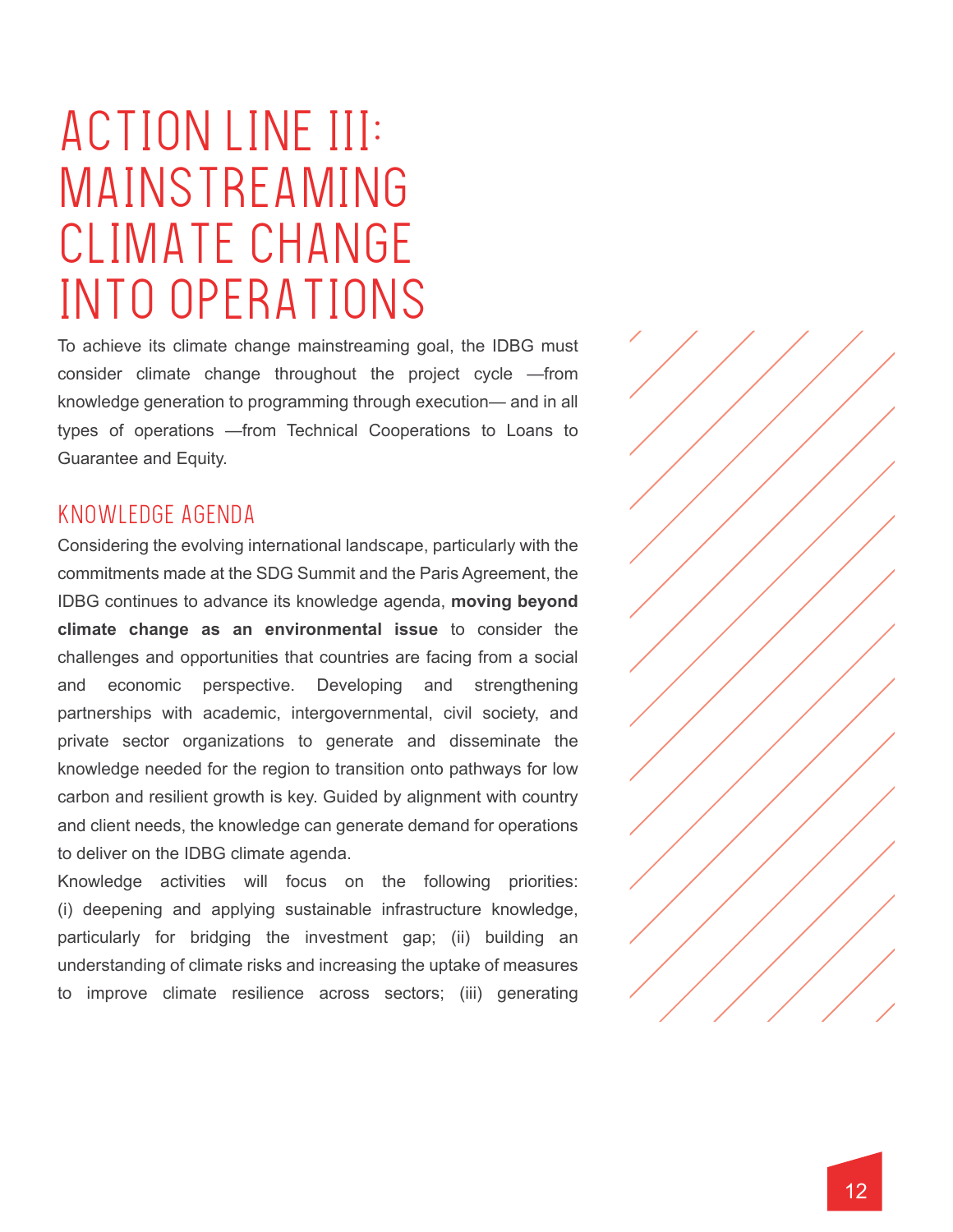knowledge and capacity for economic decision-makers on design and implementation of decarbonization pathways aligned to inclusive growth and long-term sustainable development; and (iv) making knowledge available for mainstreaming and promoting its integration to improve the quality and quantity of climate-financed operations.

The IIC, in particular, can influence the private sector ecosystem in the region to leverage momentum and **support the pace and scale of change needed to transition to a low-carbon and climate resilient economy.** The IIC provides thought leadership and shares lessons learned from its more than ten years of experience working on innovative solutions in low carbon and resilient projects. By creating knowledge products, platforms, and joining global and regional initiatives, the IIC can help the private sector in the region reduce emissions and be resilient to future impacts. The IIC will work to generate climate products that can help clients in priority sectors understand how climate investments are a market opportunity or a means to reduce present and future costs.

### ALIGNING IDBG RESOURCES WITH PARIS AGREEMENT **OBJECTIVES**

NDC Invest is an important platform to position the **IDBG as the partner of choice for climate change-related investments in the region.** The platform aims to bring together efforts to mainstream climate change considerations at the IDBG under one umbrella to facilitate interactions for member countries and private sector clients. NDC Invest has four elements to assist countries throughout the project cycle. First, the NDC Programmer helps member countries integrate NDCs into national development and sector planning and identify a portfolio of potential projects.

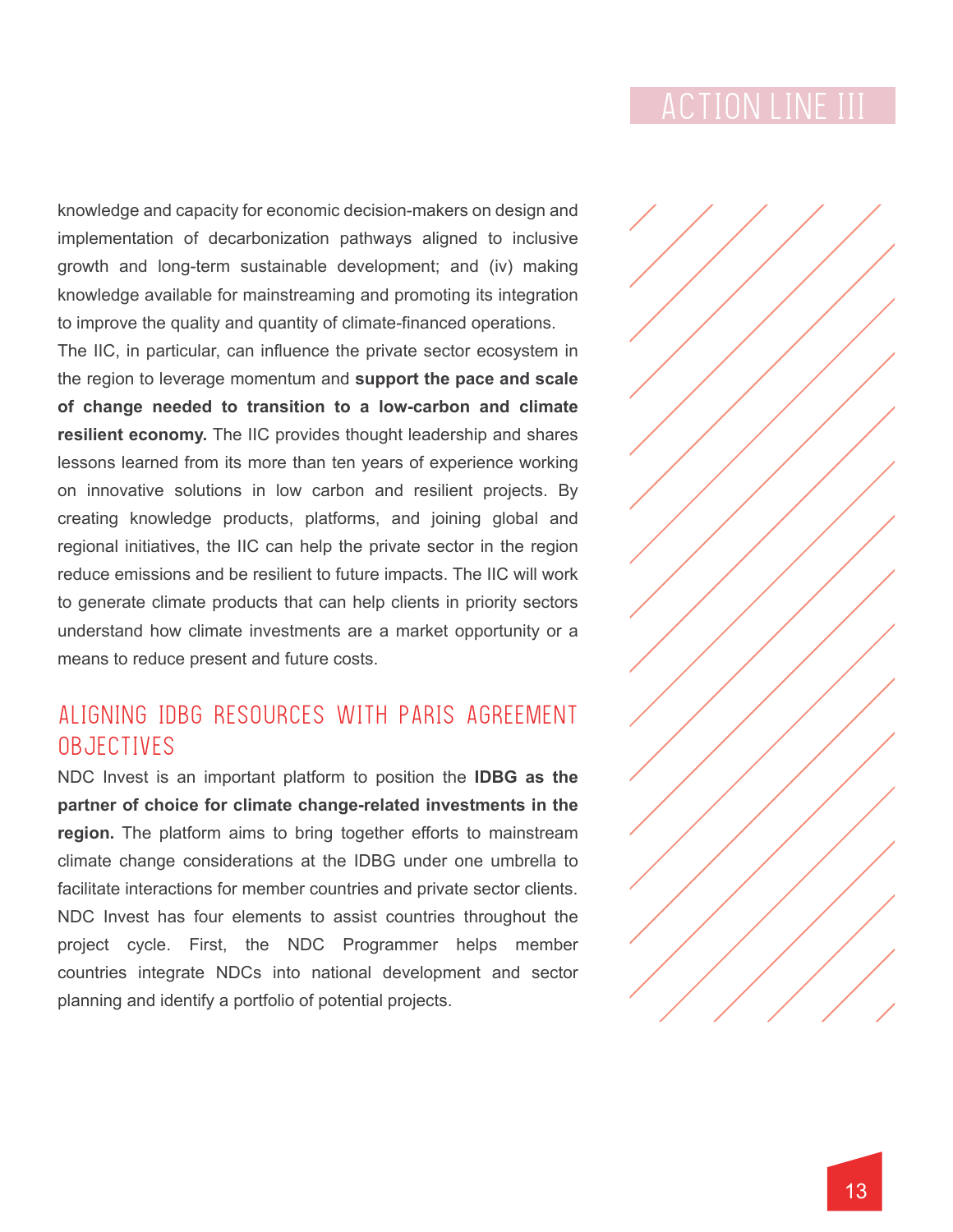The Programmer helps assess the enabling conditions that allow transformational change, for example analyzing policies and regulations, and designing monitoring and reporting systems. Second, for potential pipelines of projects that require additional financial and technical assistance to get off the ground, the NDC Pipeline Accelerator offers support to upstream planning and design of programs or portfolios that can have transformational impact, alongside necessary pre-feasibility and other preparation studies. Third, the NDC Market Booster aims to correct market failures associated with private sector projects by financing pilots of new business and financial models. Finally, the NDC Finance Mobilizer aims to increase countries' access to concessional resources to reduce costs and manage the risks to scale up investments that are needed to meet NDC commitments.



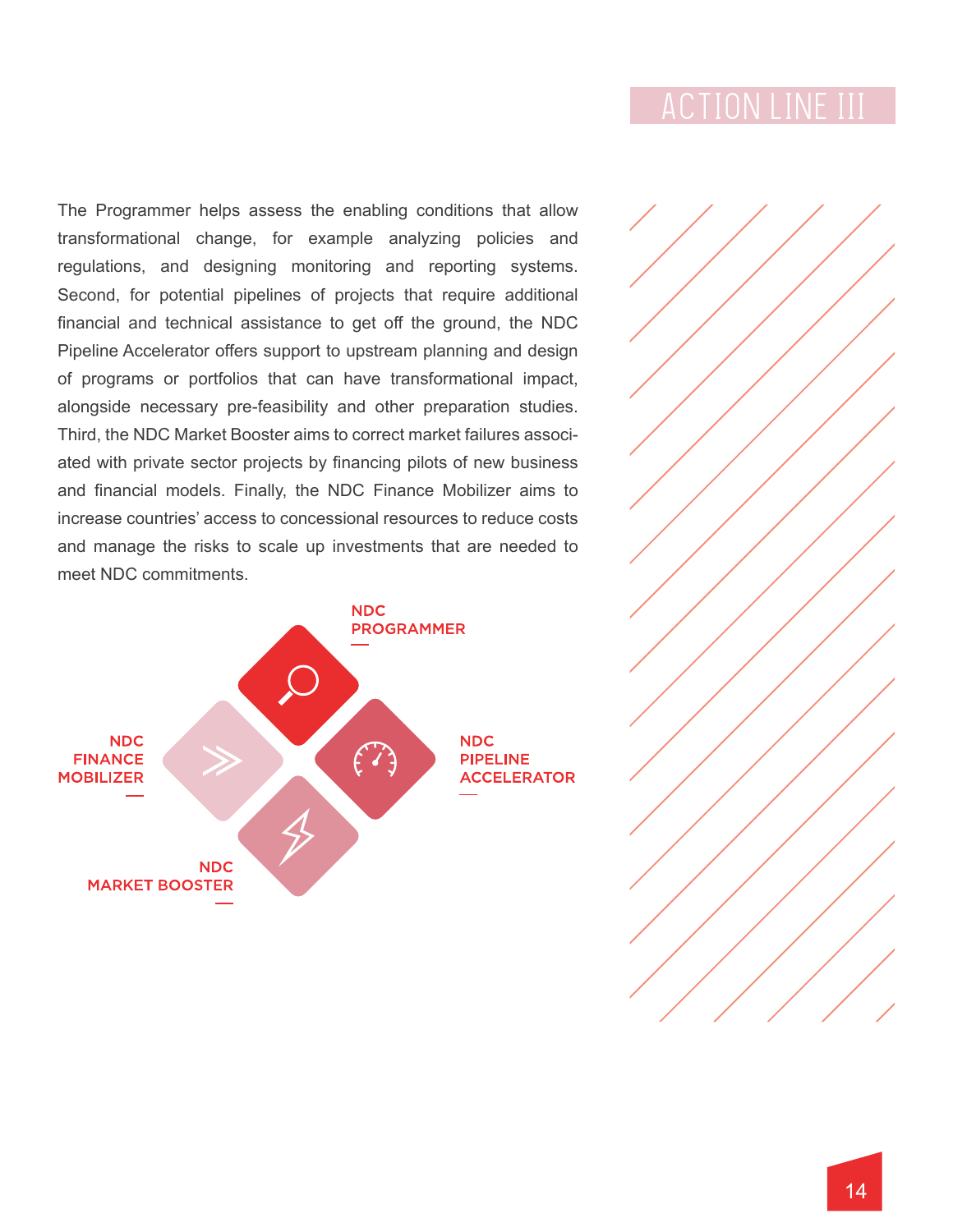### EARLY ASSESSMENT AND IDENTIFICATION OF CLIMATE OPPORTUNITIES AND RISKS

Early assessment is essential for operational teams to be able to identify and effectively incorporate climate change considerations into project design. Two tools have been elaborated with this in mind—scanning and screening.

As projects enter the IDB pipeline, they are **scanned for climate-related opportunities.** Those that are identified as having significant climate change opportunities are then discussed with the project team to pinpoint specific measures to incorporate mitigation and/or adaptation aspects, as well as the additional technical and financial support that might be required.

As part of the commitments acquired in 2016 in Bahamas, the IDBG also pledged to **screen all relevant projects for climate risks** by 2018 to increase investments in resilience, particularly for countries that are most vulnerable to the impacts of climate change. Rooted in the existing Policy for Disaster Risk Management, the IDB is enhancing the tool for screening of disaster and climate change risk of projects. Projects that are classified as high-risk will continue to require a Disaster Risk Assessment.

A similar but private-sector oriented approach is being taken in the MIF and IIC to scan and screen operations for opportunities and risks. For MIF projects, officers have been designated as responsible for screening projects to ensure that all the risks and opportunities related to climate change are taken into consideration and that funds directed to climate change activities are tracked. At the IIC, scanning refers to the early identification of projects that may need support, either because there are significant opportunities to include climate resilience or GHG mitigation activities or because the project

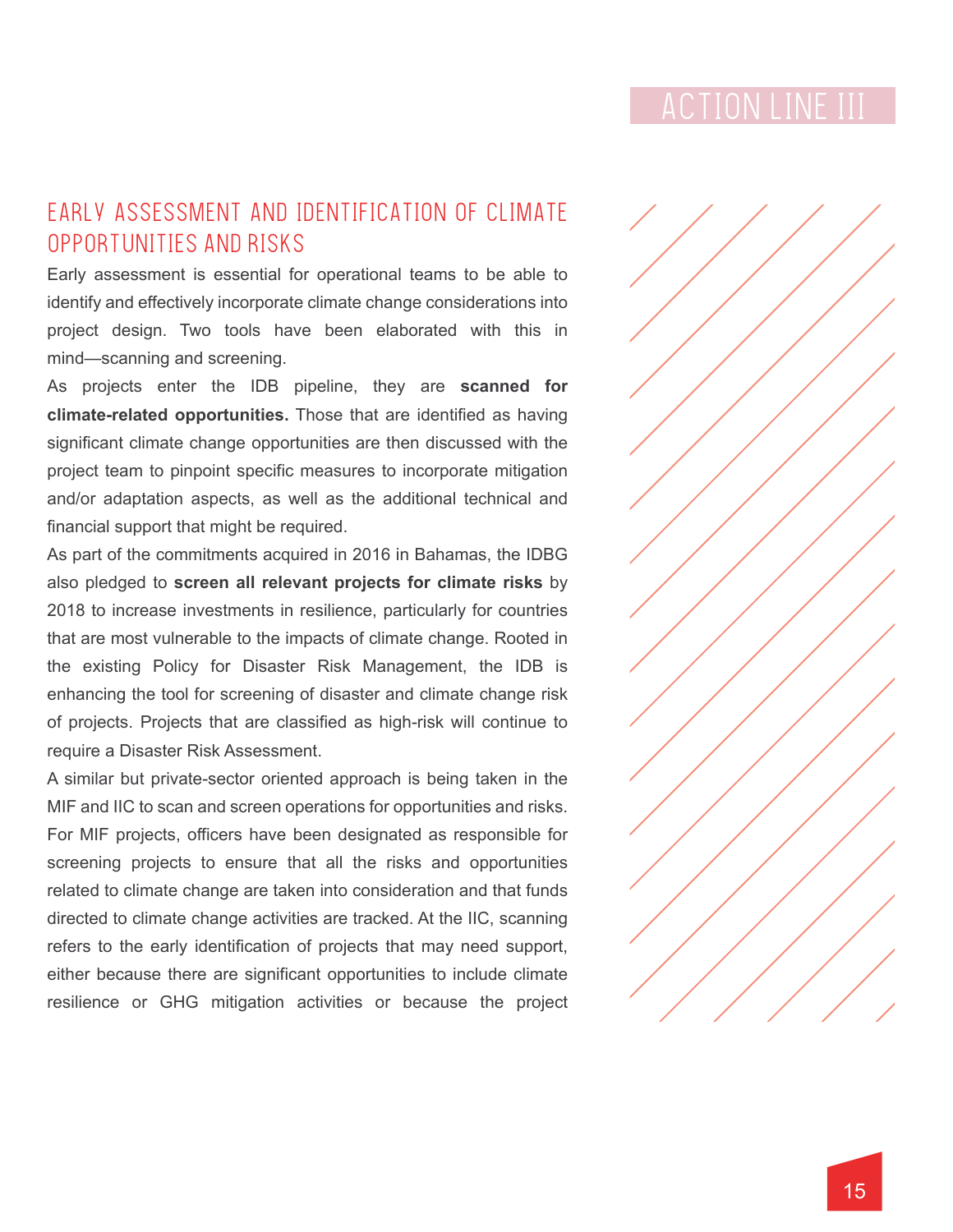potentially faces major climate risks that require further detailed analysis. IIC screening of investments refers to both the initial screening that investment officers can carry out when identifying potential projects and the detailed screening process conducted during due diligence.

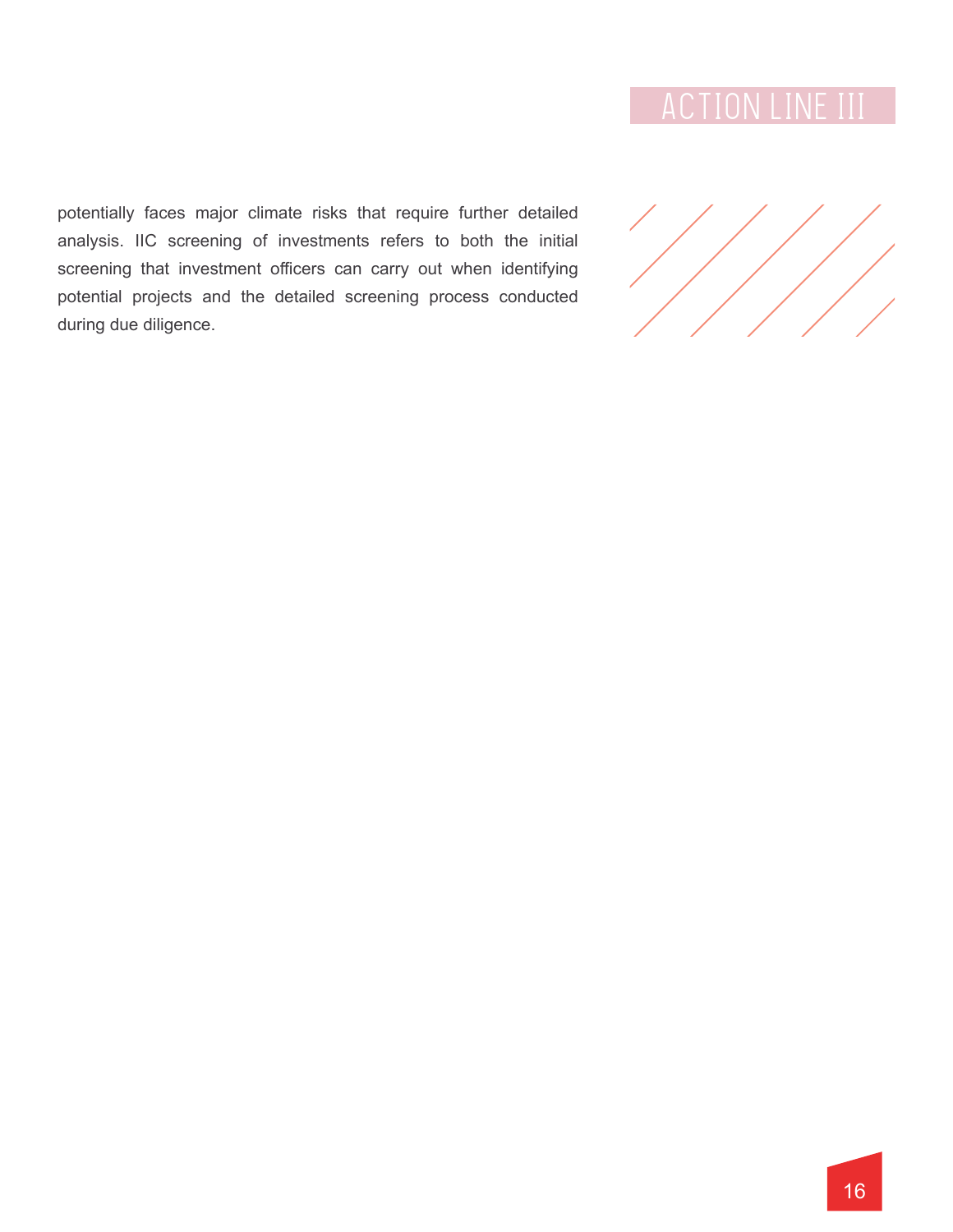# ACTION LINE IV: OPPORTUNITIES AND ACTIONS BY SECTOR

The approach described earlier must be tailored to each sector and should take into account the following principles:

• ALIGNMENT WITH NDC: Climate change actions should be aligned to country objectives as described in the NDCs.

• EARLY OPPORTUNITIES: opportunities and risks must be identified early to address climate change concerns. In addition to bringing the NDC objectives into the dialogue with countries, the scanning and screening exercises will be important tools to identify climate opportunities and risks early in the project process.

• INTEGRATED SOLUTIONS: Tackling climate change requires integrated solutions across sectors and IDBG products.

• PUBLIC AND PRIVATE SECTOR COLLABORATION: Public-Private Partnerships (PPPs) are critical for meeting the challenge of sustainable development as public-sector resources alone are insufficient.

• PROMOTION OF INNOVATIVE TECHNOLOGIES AND INSTRUMENTS: continuous innovation across sector is necessary to support the transition to low-carbon and climate-resilient economies.

Some examples follow of possible sector-specific opportunities for the IDBG to help its member countries meet the objectives of their NDCs and the Paris Agreement. Sector opportunities identified here include examples of existing and potential areas of intervention, subject to borrowing member country demand.

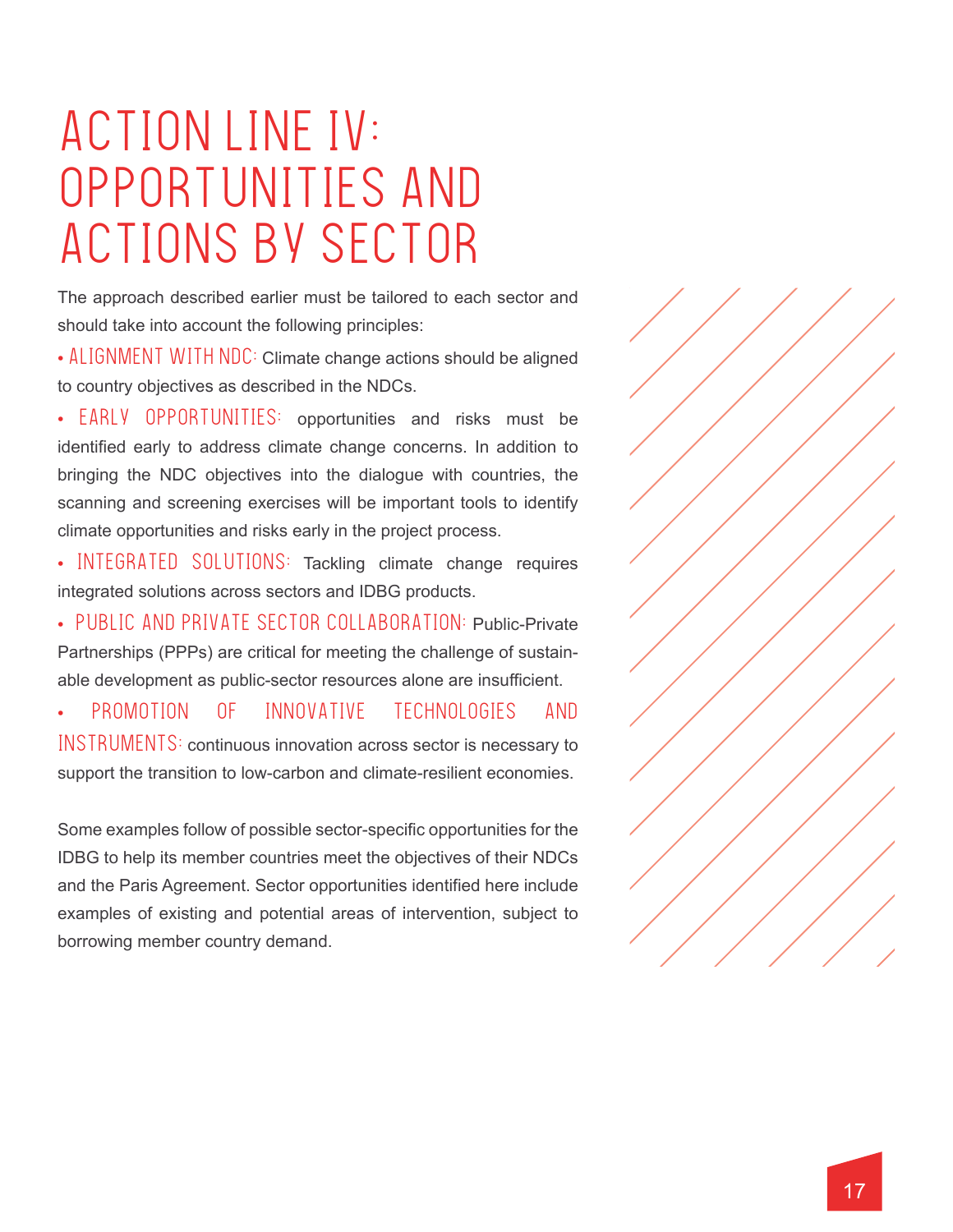### 1. AGRICULTURE, FORESTRY, NATURAL RESOURCES, AND COASTAL MANAGEMENT

The world's population is expected to increase by one third by 2050, increasing demand for food and adding pressure on natural resources. **Natural disasters and climate change affect food availability** since agricultural production in the region is exposed to droughts and floods.<sup>4</sup> LAC is also the second largest producer of agricultural emissions<sup>5</sup> and for each degree Celsius of global warming, crop yields are expected to decline by up to five percent, which would endanger food security. Common property or open-access natural resources (e.g. forest, fishery, and water) require appropriate policy and governance frameworks to avoid exploitation and possible irreversible exhaustion.<sup>6</sup>

FOR EACH DEGREE CELSIUS OF GLOBAL WARMING, CROP YIELDS ARE EXPECTED TO DECLINE BY UP TO 5%



### SELECTED OPPORTUNITIES

- Include forestry-friendly and climate-smart technology and innovation elements to improve agriculture adaptation to climate impacts while also reducing emissions
- Include climate-smart land-use components in natural resource projects
- Increase climate-adaptive, integrated coastal zone management projects
- Support the adaptive capacity of farmers, coastal and other local communities, and indigenous peoples
- Develop private-sector models for conservation, habitat conservation, and carbon sequestration
- Leverage anchor companies and value chains to deploy climate-smart technologies across producers

## 2.DISASTER RISK MANAGEMENT

**Climate change is increasing the frequency and intensity of natural hazards.** This, compounded with increased vulnerability —due to insufficient natural resource management and land use planning, weak mainstreaming of risk analysis in investment decisions, and feeble enforcement of safe construction regulations, among other factors— is expected to further increase the impact of



<sup>4-</sup> Food Security SFD. (GN-2825-3).

<sup>5-</sup> Based on FAOSTAT emissions data.

<sup>6-</sup> Agriculture and Natural Resources Management SFD (GN-2709-5) based on Gordon, 1954 and World Bank, 2009.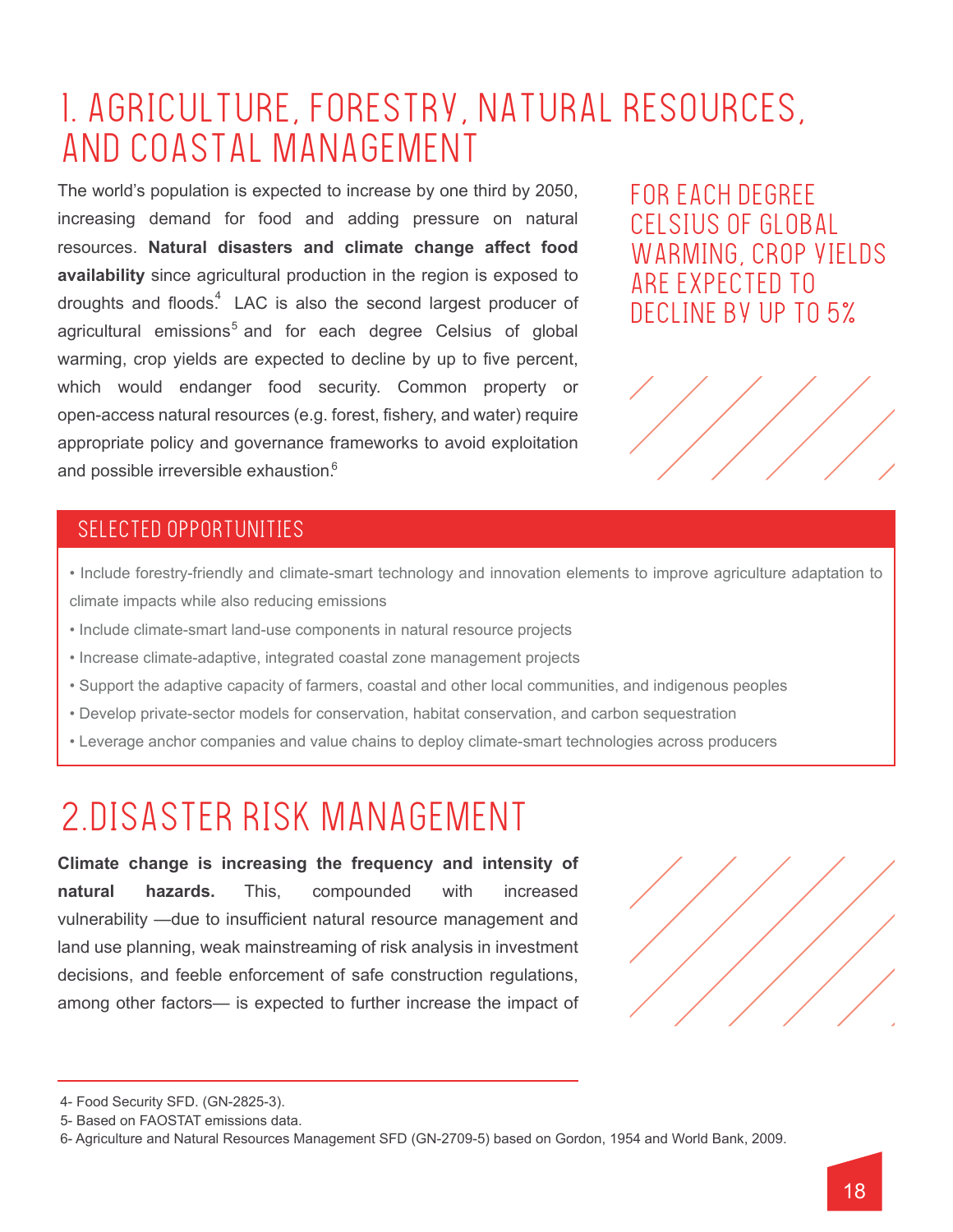disasters in many LAC countries. Disaster Risk Management (DRM) is called upon to reduce vulnerabilities before hazard events strike and to respond quickly to overcome the consequences of such events.



#### SELECTED OPPORTUNITIES

- Assess climate risk and vulnerability of infrastructure and communities
- Work with governments on governance for disaster risk management
- Enhance consideration and treatment of climate and geological risks in public financial management and improve financial resilience for such risks

## 3. TOURISM

consequences of climate change.<sup>7</sup> At the same time, the tourism Many tourism destinations in the region are highly vulnerable to the effects of climate change. Visitor numbers could be reduced by rising temperatures, greater water scarcity, sea level rise, deteriorating beaches and coral reefs, and increasing numbers of hurricanes and tropical diseases in the destination countries, among other **industry is carbon-intensive**, given its heavy reliance on air travel.



#### SELECTED OPPORTUNITIES

- Include resiliency aspects in infrastructure and supply chain components of tourism projects
- Support good environmental practice by the tourism private sector, including adoption of resource efficiency practices
- Identify best practices for environmental management and resilience practices in the tourism industry

### 4. HOUSING AND URBAN DEVELOPMENT

With eight out of ten people living in cities, LAC is the second most urbanized region on the planet. Between 1950 and 2014, the region urbanized at an unprecedented rate. Its urban population increased from 50 to 80 percent of the total, and is expected to reach 86 percent by 2050. Cities are the key driver of growth, accounting for 60 percent of LAC's GDP, but also for 80 percent of the region's emissions

CITIES ACCOUNT FOR 60% OF LAC'S GDP, BUT ALSO FOR 80% OF THE REGION'S **FMISSIONS** 

 <sup>7-</sup> Tourism SFD (GN-2779-3) based on Mimura et al., 2007.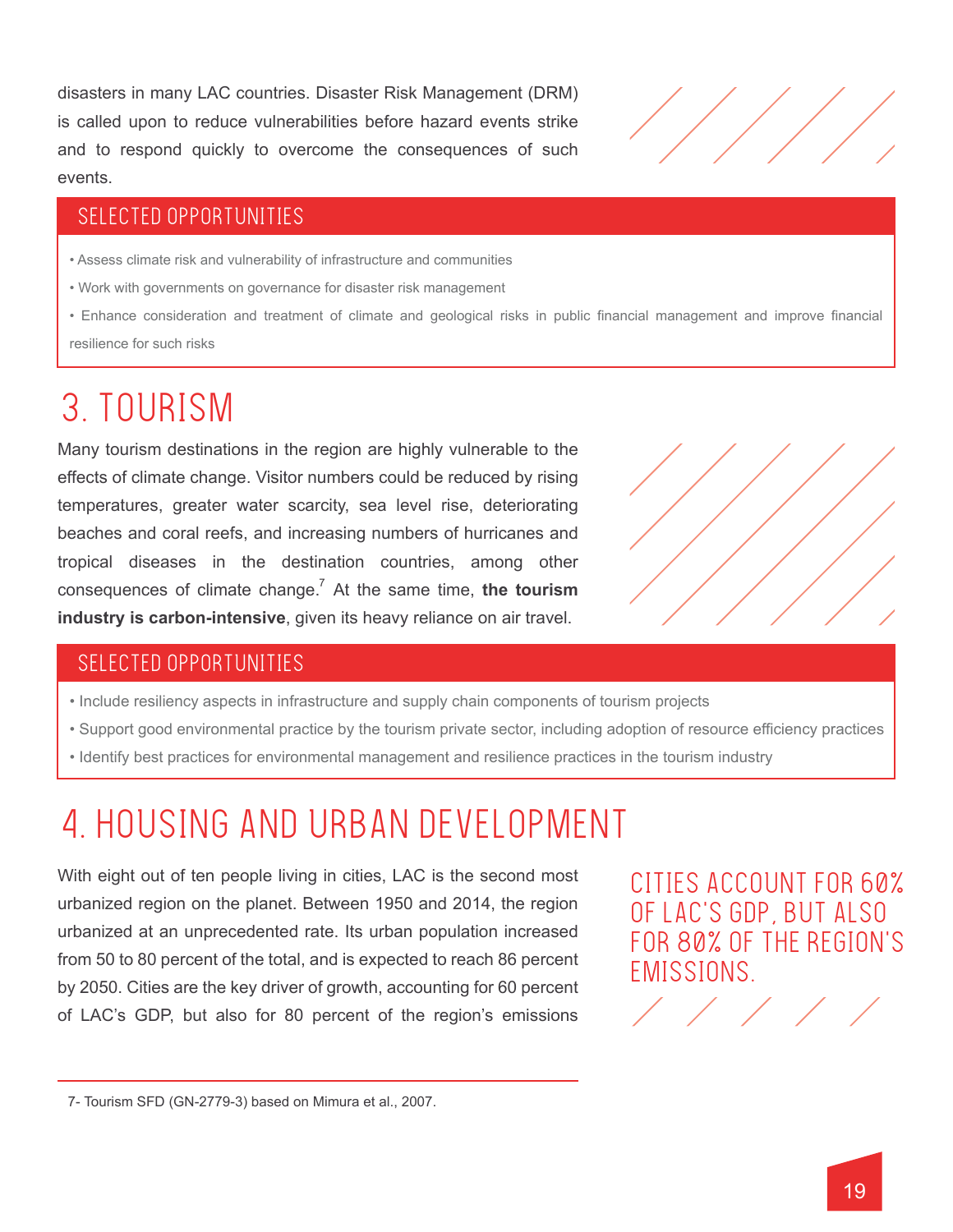(energy, transport, and construction).<sup>8</sup> Additionally, cities' vulnerability to the negative effects of climate change is extremely high, $9$  with 60 of the 77 most-populated cities in LAC located near the coast (since 1980, the sea level rise has already reached 3mm per year).<sup>10</sup>

After more than 50 years of urban growth, **the region exhibits an unsustainable urbanization pattern of expansion and low population density.**

#### SELECTED OPPORTUNITIES

- Promote housing programs that are adapted to the local bioclimate and geophysical conditions and include resiliency elements and energy efficiency standards
- Promote integrated investments based on land-use plans to expand and improve the quality of basic urban services, minimizing their vulnerability, helping to mitigate climate change, and ensuring a sustainable provision of basic services
- Support integrated land-use planning for more efficient, dense, and compact cities, allowing for more resilient urban dwellers

### 5. TRANSPORTATION

The world is rapidly transforming and the way people and goods travel within and across cities, regions, and countries is changing with it. By 2030, annual passenger traffic will exceed 80 trillion passenger-kilometers —a fifty percent increase. Some countries including Brazil, Colombia, Argentina, Ecuador, Costa Rica, and Guatemala— have quantified targets to reduce transportation sector emissions in their NDCs. Transportation infrastructure is vulnerable to changes in climate variables, but is also key to ensure the resilience of communities and economies to climate change impacts. In this context, **the sector urgently needs to take steps toward mitigating climate change and increasing its resilience** to hydrological and climatological changes.<sup>11</sup>



<sup>8-</sup> Cities and Climate Change: Global Report on Human Settlements, UN-Habitat, 2011. 9- ICLEI, 2014.

<sup>10-</sup> State of Latin American and Caribbean Cities, UN-Habitat, 2012.

<sup>11-</sup> The incorporation of adaptation criteria into infrastructure design is more beneficial than any other mitigation measure (Pielke, 2007; Stern and Britain, 2006). Design modifications based on hydrological and climatological changes enhance infrastructure resilience and allow greater response capacity (Becker, Fischer, and Schwegler, 2011); Intergovernmental Panel on Climate Change, 2014).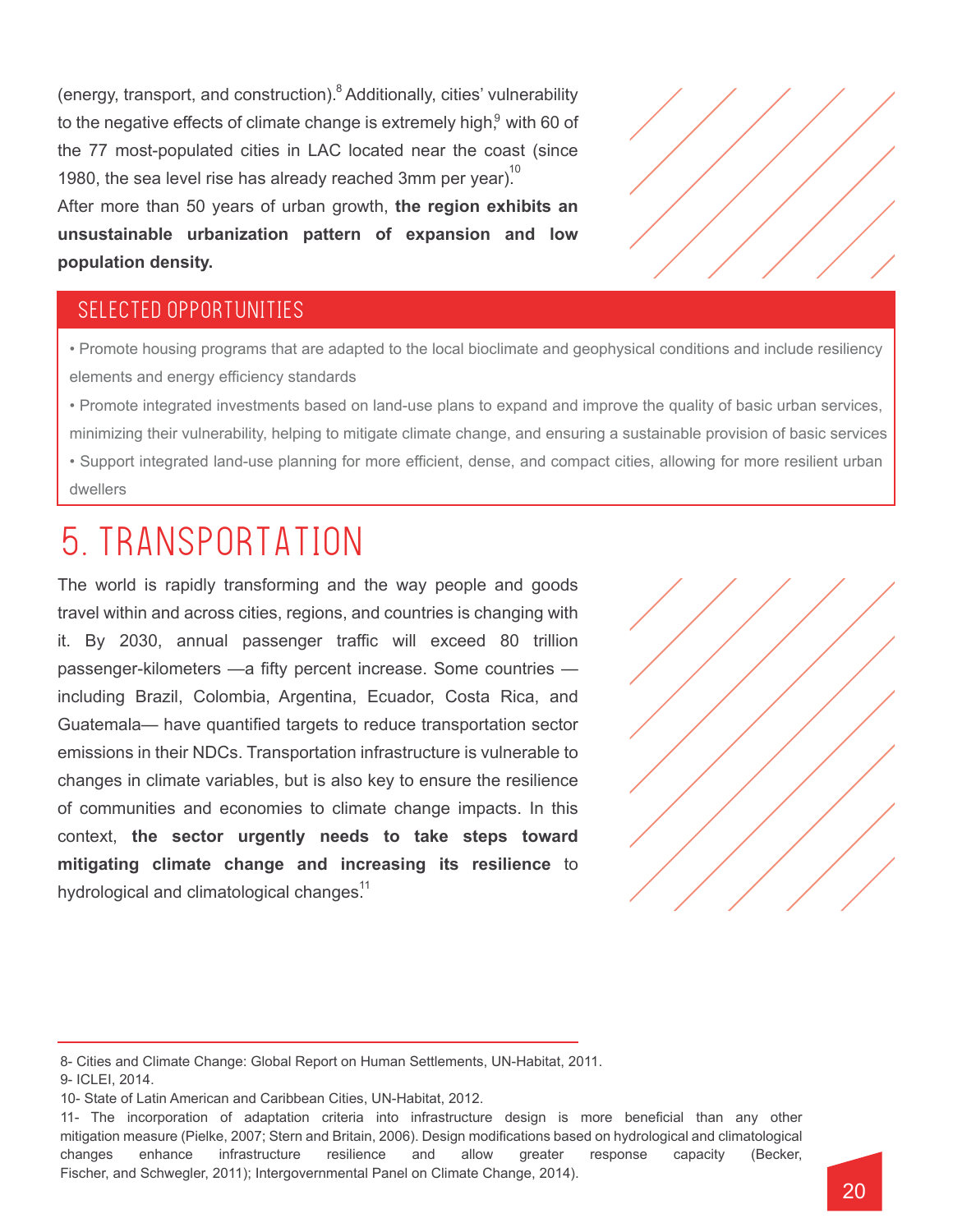#### SELECTED OPPORTUNITIES

• Support mass transit systems (including buses, trams, metros and ferries) and promote the use of cleaner technologies in transportation systems (e.g. clean buses)

• Support transportation demand management measures dedicated to reducing GHG emissions (e.g. speed limits, high occupancy vehicle lanes, parking management, and license plate auctioning); and supporting transit-oriented development

- Enable planning to complement transportation systems with green infrastructure: maximizing non-motorized transportation (e.g. pedestrian and bicycle space, bike sharing)
- Promote vehicle fuel efficiency (through a shift to low-carbon fuel and more efficient vehicles)
- Promote the use of technology for vehicle sharing, ride-hailing, and carpooling
- Support multi-modal transportation systems and promote a modal shift of freight and passenger transportation from roads to railways and waterways, which have lower per-mile emissions
- Incorporate adaptation criteria into infrastructure and operation, taking climate scenarios into consideration to design climate resilient infrastructure to more negative scenarios (e.g. bigger drains and higher bridges)

### 6. ENERGY

Power generation contributes modestly to total GHG emissions in LAC, but fossil fuels dominate supply and **almost 75 percent of all energy needs in the region are met with oil, gas, and coal.** The electricity matrix is characterized by a low CO2 emission factor due to the high share of hydropower (49 percent), but non-conventional renewable energy (NCRE) —such as solar, wind, or biomass account for less than eight percent of generation. NCRE are increasingly the most economical solution for new grid connected capacity where good solar or wind resources are available. Investments in these two technologies have increased remarkably in the last couple of years, and **the IDBG has played a key role in supporting these investments**, as well as those in energy efficiency. The region faces multiple challenges for providing sustainable energy, especially in a context where climate change is affecting water availability for hydropower, one of the main sources of electricity. First, as the penetration of variable renewable

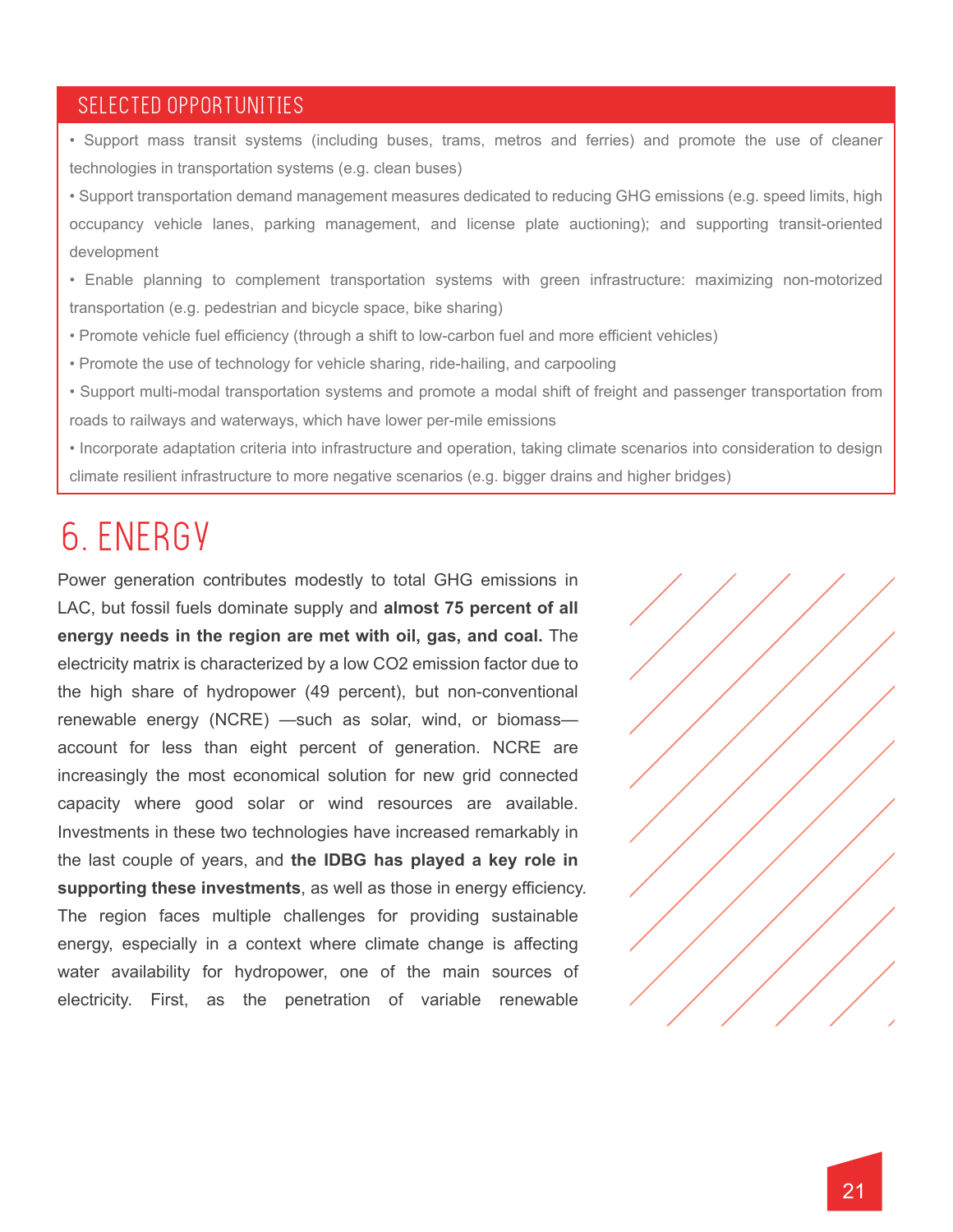sources increases, power systems need to increase their flexibility. Second, the increase in distributed generation calls for a review of regulation that incentivizes efficiency and cost reductions considering its impacts on the utility business model. The electrification of other sectors, such as transport and industrial processes, presents new opportunities for innovation and decarbonization at the same time. These systemic transformations require designing new policies and regulations for energy markets, strengthening energy sector institutions, and making large upfront investments.



#### SELECTED OPPORTUNITIES

- Invest in renewable energy resources —including solar, wind, sustainable hydropower, sustainable biomass, and geothermal— and in transmission infrastructure assets, energy storage, and advanced metering systems to accommodate higher shares of variable renewable energy
- Develop tools for planning, designing, and operating climate-resilient infrastructure; and analyzing vulnerability of inputs to electricity generation and energy infrastructure assets
- Utilize private sector financing options, such as securitization platforms for small-scale renewable energy and energy efficiency projects and guarantees and subordinated note subscription facilities for project bonds for large-scale renewable energy projects
- Seek reforms to legal, policy, and regulatory frameworks to promote sustainable energy, increase the flexibility of electricity systems, and reform subsidy systems
- Act as a neutral party to support regional electricity integration

• Formulate methodologies to determine the economic benefits, incentives, and business models for distributed (on-site) generation based on renewable energy; formulate technical specifications to connect distributed generation to the grid; and determine the optimum paths for higher penetration of renewable energy in electricity systems

### 7. WATER AND SANITATION

**Countries in the region are facing flooding and droughts because of climate change**. Integrated water resource management solutions are needed to increase water security and strengthen

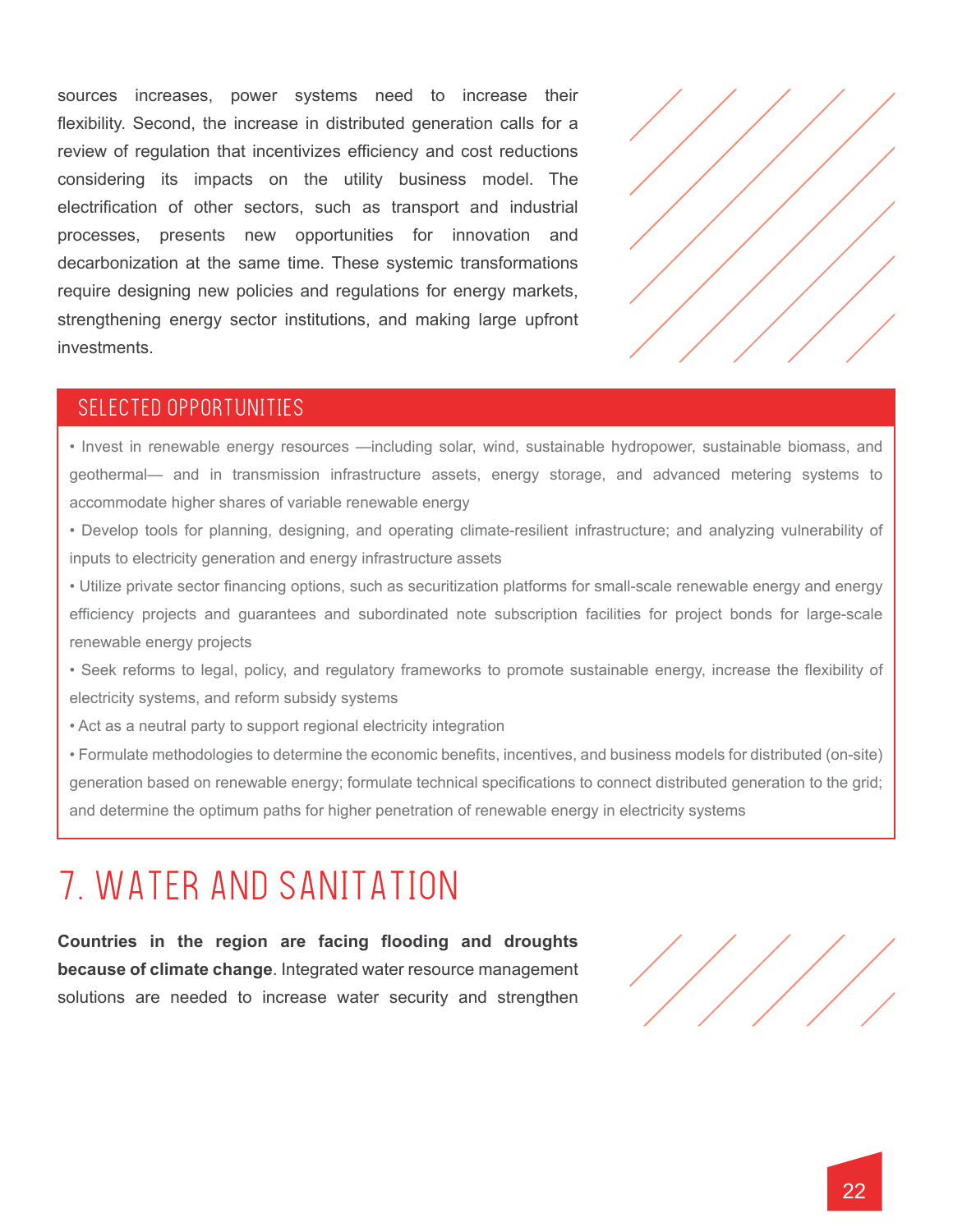utilities' environmental and social management. Solid waste and wastewater have increased in the region and several waste disposal methods are themselves significant producers of GHGs. The combination of rising temperatures, increasing CO2 concentration levels, and nutrient over enrichment of rivers, streams, and lakes (due to deficient water treatment) is exacerbating the environmental degradation of local ecosystems and putting rural communities' livelihoods at risk given their dependence on this natural capital.



#### SELECTED OPPORTUNITIES

• Increase wastewater treatment capacity and coverage and improve wastewater treatment by implementing effluent treatment solutions that include business models for water reuse and commercialization to the industrial sector

• Reduce emissions through methane capture, waste-to-energy, solid waste reduction, recycling, energy efficiency, and operational improvements

• Widen drainage infrastructure to increase flood protection in response to increased exposure and risks to extreme weather events

• Consider expected changes in climatic conditions in water and sanitation governance schemes to ensure equity and efficiency in services allocation and distribution and to balance the needs of socio-economic activities and ecosystems • Adopt financial mechanisms to guarantee long-term conservation of water resources, the promotion of sustainable low-carbon development practices, and smart infrastructure.

• Foster the use of integrated watershed management approaches to facilitate mainstreaming of climate risks and further identification of climate resilience measures, including ecological restoration activities and new technologies (e.g. constructed wetlands).

• Monitor and model hydro-meteorological conditions at the watershed level to better assess expected climatic changes that will affect local infrastructure services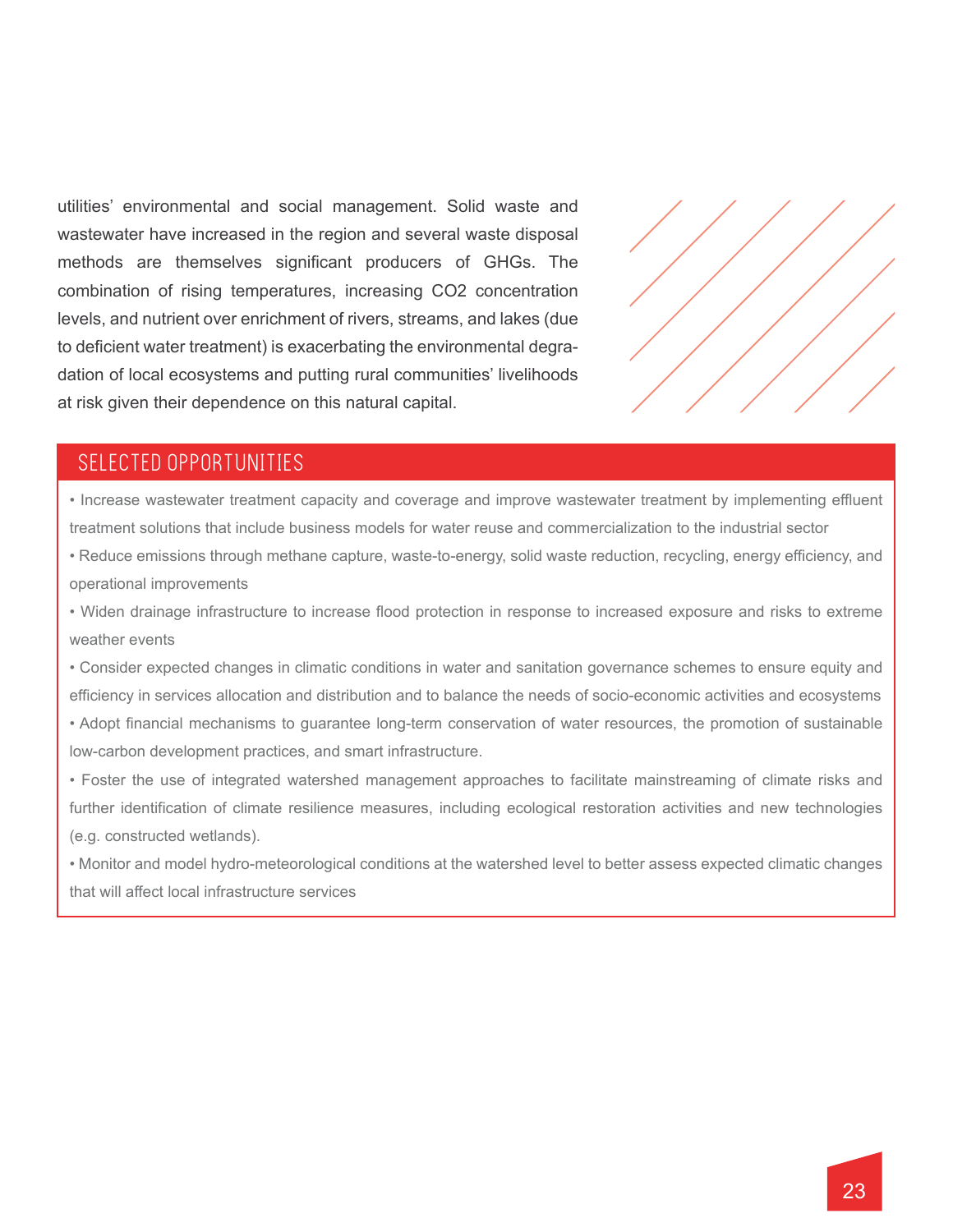## 8. EDUCATION

Education helps societies and individuals understand the causes of and adapt to the impacts of global warming and encourages changes in attitudes and behavior.

### SELECTED OPPORTUNITIES

• Finance resource-efficient and climate-resilient schools and other education infrastructure projects

• Identify locations and introduce construction standards for building schools and other education infrastructure projects to avoid the riskiest areas and to increase preparedness in the face of an expected increase in extreme weather events (e.g. water and electricity continuity, emergency shelters)

• Integrate environmental sustainability and climate change education into school curricula and teacher training, using the IDB Rise Up Against Climate Change Lesson Plans, Green School Toolkits, Online Learning Games, Teacher Training MOOC, and Instructional Videos

### 9. HEALTH

**Climate change is affecting human health.** Air pollution directly impacts health. Warmer temperatures and heavier rains associated with climate change in the Americas have already influenced epidemic patterns, for example by favoring the spread of mosquitoes and other vectors associated with infectious disease. There are also opportunities for reducing emissions from within the health sector through renewable energy and energy efficiency investments in health sector facilities, which must operate special equipment 24 hours/day.



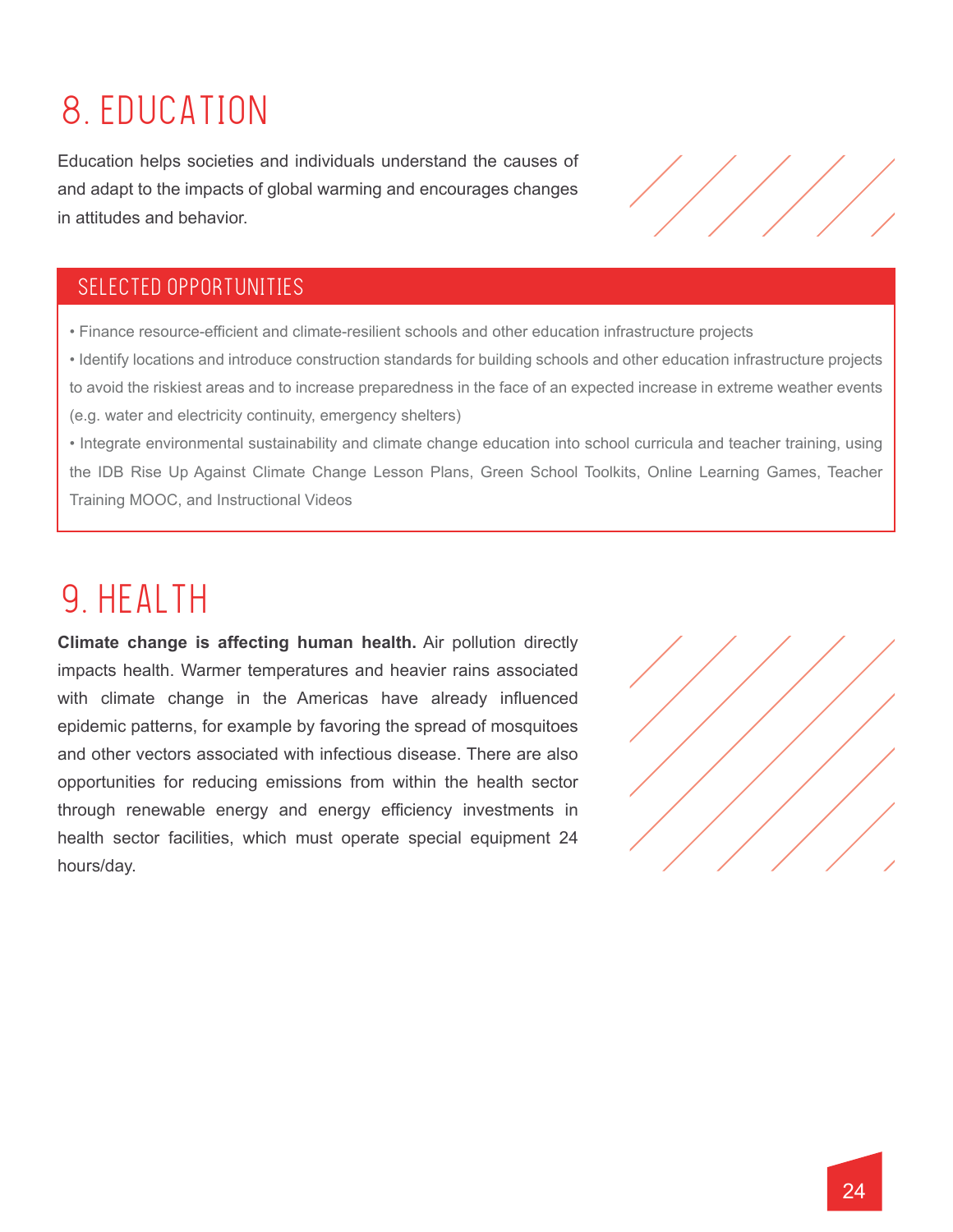#### SELECTED OPPORTUNITIES

- Finance resource-efficient hospitals, health clinics, and other health infrastructure projects
- Help to identify locations, building standards, and network organization for hospitals, health clinics, and other health infrastructure projects to avoid the riskiest areas and to increase preparedness for the effects of climate change (e.g. water and electricity continuity in emergency situations)

• Build knowledge on impacts of climate change on health and collaborate with health systems on using the knowledge to plan responses

## 10. SOCIAL PROTECTION

Disasters disproportionately affect the poor, who typically settle in more at-risk areas and lack formal savings and insurance to help them cope with and recover from climate change-related shocks. What savings they do have is often in kind (e.g. cement bags or cattle), and therefore vulnerable to floods and droughts that are occurring more frequently due to the changing climate. Strong social protection schemes can help households and workers cope with the adverse consequences of climate mitigation policies.



#### SELECTED OPPORTUNITIES

- Implement cash transfer schemes to help poor households manage the effects of natural disasters
- Use social protection schemes to make emission reduction policies more politically feasible (e.g. replace fossil fuel subsidies for the poor with targeted cash transfers)
- Finance resource-efficient infrastructure (e.g. care facilities for children and the elderly and community centers)

### 11. GENDER EQUALITY AND WOMEN'S EMPOWERMENT

Climate change threatens to harm the health and well-being of us all, but may impact women and men differently due to the distinct roles they play in society, the characteristics of their livelihoods, and their socio-economic status. The majority of the

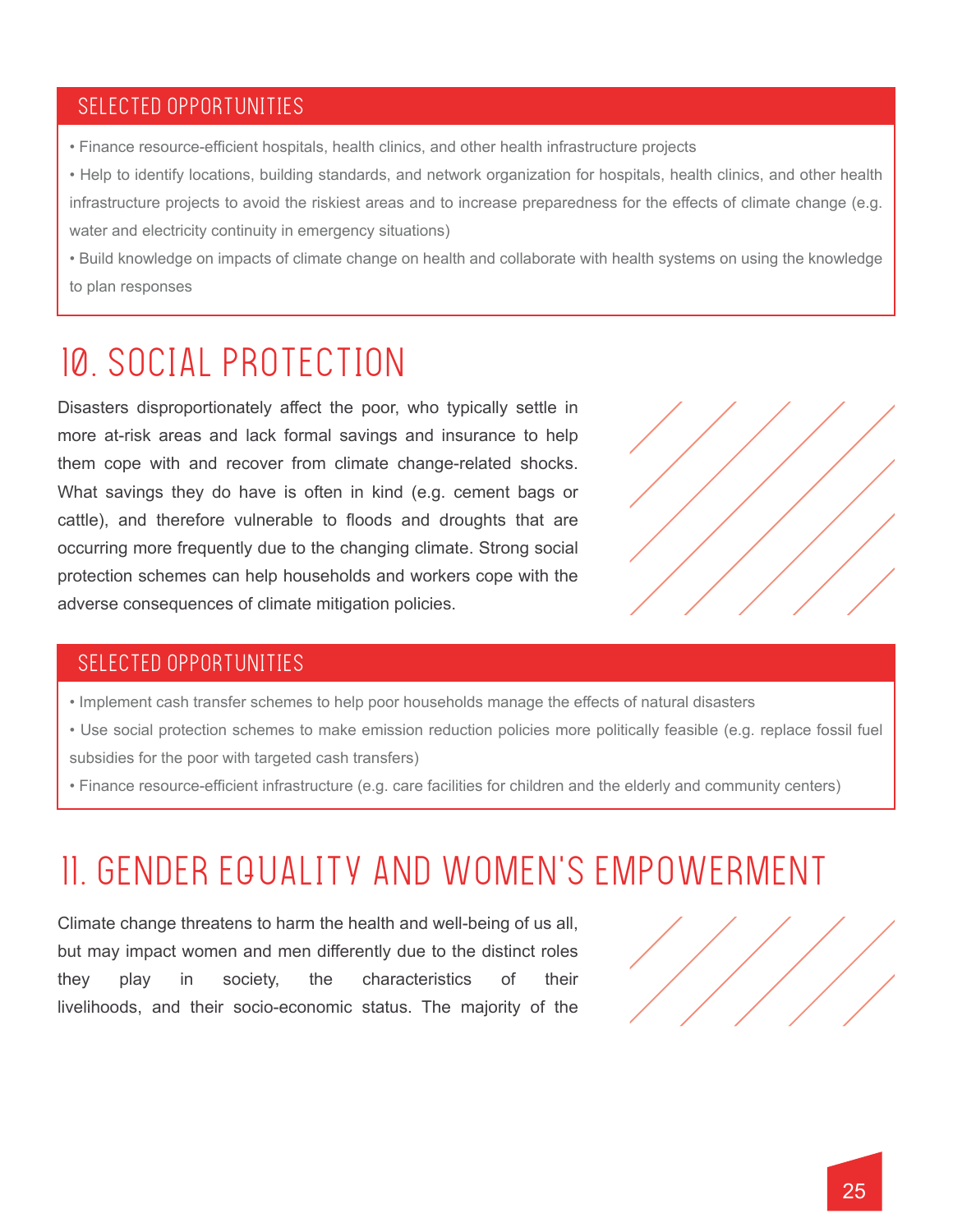population living in extreme poverty are women. A large portion of women's livelihoods is dependent on natural resources and yet women have unequal access to and control of land, water, and other natural resources impacted by climate change. Women can also be powerful agents of change —they may take up to 80 percent of the decisions related to household consumption in some countries. The economic transformation required to develop along a low-carbon, climate-resilient pathway could create opportunities for women in the 'jobs of the future' or the current low number of women in STEM careers could persist.

CLIMATE CHANGE THREATENS TO HARM THE HEALTH AND WELL-BEING OF US ALL, BUT MAY IMPACT WOMEN AND MEN DIFFERENTLY



#### SELECTED OPPORTUNITIES

• Increase women's preparedness for and access to quality jobs and economic opportunities in the transition to a low carbon economy

- Increase women's access to finance in key climate action areas: agricultural insurance, lines of credit for SME development, micro-credit, etc.
- Enable and strengthen women's participation through leadership training, public consultations, decision-making systems support at multiple levels to foster their role as caretakers of natural resources which are increasingly sensitive to climate change impacts

### 12. DIVERSITY AND SOCIAL INCLUSION

High levels of poverty, historical marginalization, and limited access to public services in rural areas make indigenous peoples among those most vulnerable to climate change. Indigenous peoples are also highly dependent on the quantity and quality of natural resources available in their territories—thus the effect of climate change on natural resources has a direct and immediate impact on them.

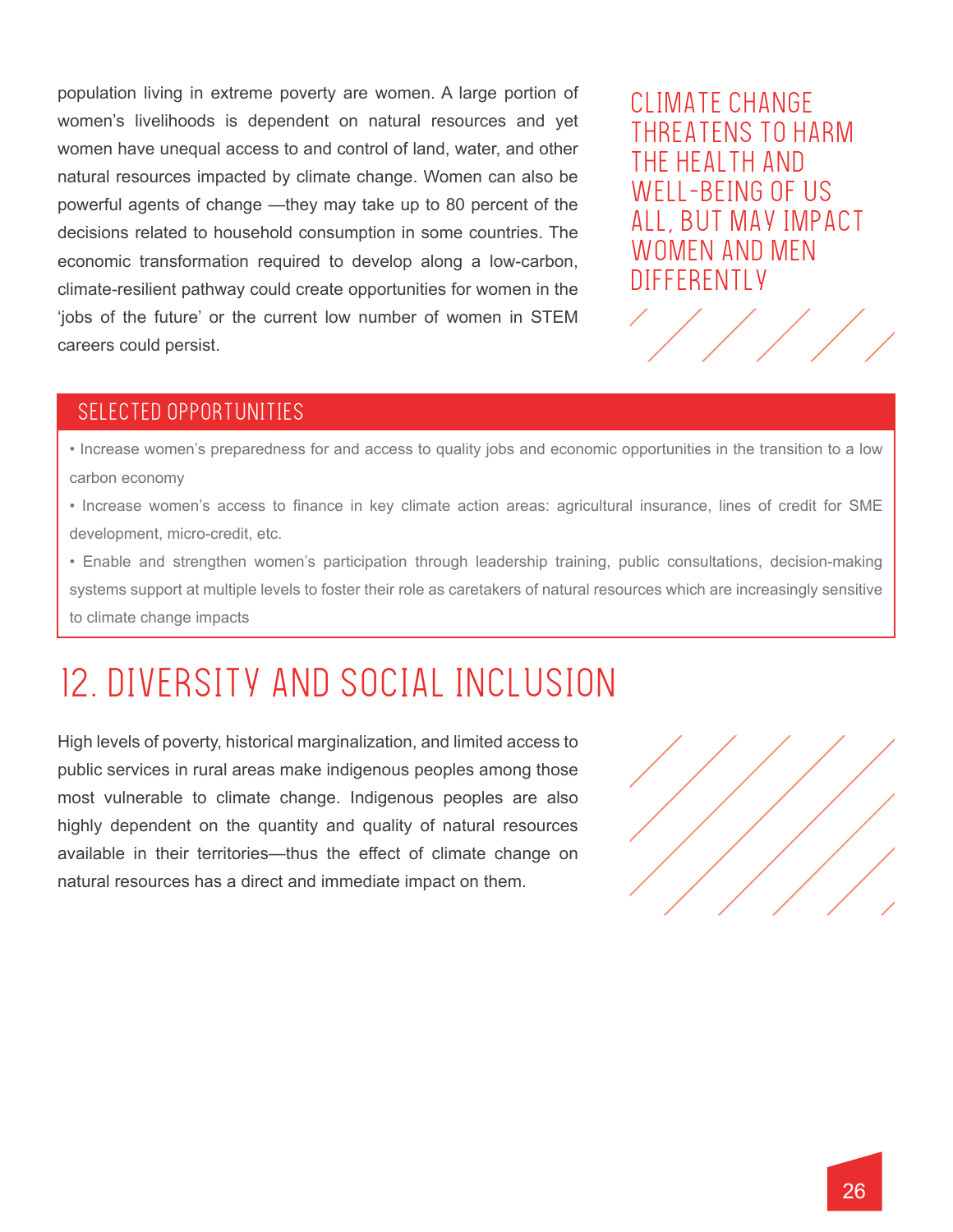#### SELECTED OPPORTUNITIES

- Promote the use of sustainable agriculture practices, alternative energy sources, wastewater treatment, and watershed management in indigenous territories
- Given the significant surface footprint of renewable energy infrastructure consider carefully its effect on indigenous and traditional communities
- Strengthen governance of indigenous territories as a means of protecting forests and conserving biodiversity and support models of payment for ecosystems

### 13. LABOR MARKETS

There is growing awareness that employment and labor policies can contribute to a smooth transition to a net-zero emission economy by identifying opportunities for green jobs, greening existing jobs, and easing the phase out of unsustainable jobs. Green job strategies are set to become an increasingly important part of employment and labor ministers' responsibilities and of the activities of employee organizations and trade unions.



#### SELECTED OPPORTUNITIES

- Build knowledge on how climate change and climate change policies will impact demands for labor to avoid stranding human capital assets and to promote a just transition to a zero-carbon economy
- Develop capacity to inform and stimulate interest in green careers among future workers and the unemployed by providing information on vocational training, and professions in green sectors
- Build knowledge on regulations for enabling pension funds to invest in low-carbon assets

## 14. CAPITAL MARKETS AND FINANCIAL INSTITUTIONS

Creating the right conditions for financial institutions to boost green investments as business opportunities can transform the financial markets in the medium and long term. The development of public-private financial mechanisms and National Development

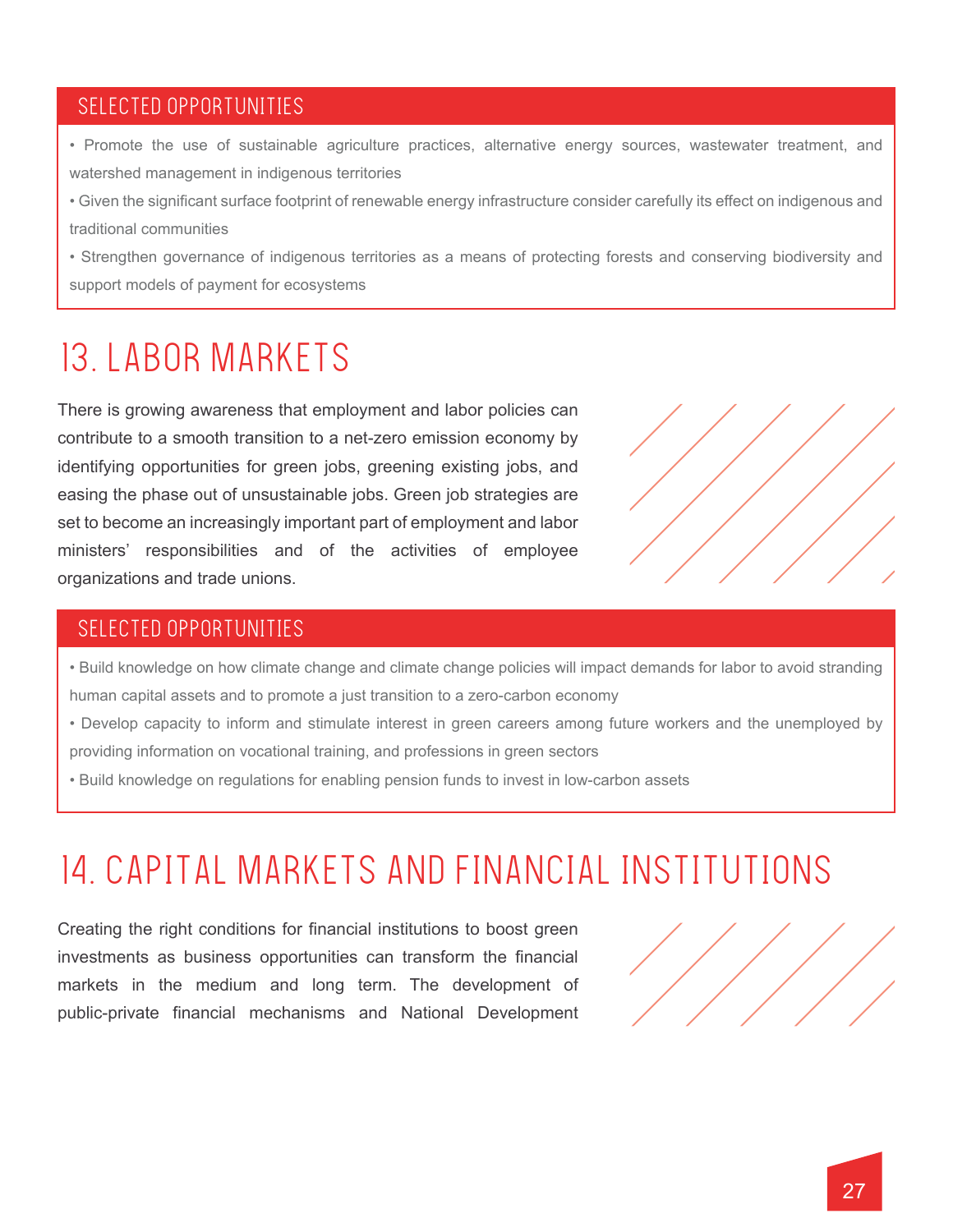Banks (NDBs) can strategically address many of the shortcomings in the climate finance architecture—in particular, resolving market failures private actors often face when they want to invest.

#### SELECTED OPPORTUNITIES

• Support regulators to develop green financial markets, including promoting good practices for environmental risk management and developing new markets and assets (e.g. green bond and carbon markets)

• Address non-financial barriers, including structuring the demand for finance (promote business models and project incubation, and support technology and service providers)

• Work with NDBs to integrate climate change concerns in their businesses through capacity building and developing financial strategies geared to promote green finance in the region and catalyze private investments

• Prioritize green finance by helping financial institutions develop lending and risk sharing products for private sector clients to finance the incorporation of energy efficiency, renewable energy, and climate smart technologies

## 15. INNOVATION IN CITIZEN SERVICES

Transparent public policy, effective and efficient government solutions, and managing for results all have an important role to play as borrowing member countries work toward the goals they have set in their NDCs.



#### SELECTED OPPORTUNITIES

• Promote changes in regulations and procedures and develop e-government solutions to reduce GHG emissions (e.g. through reduced need for travel)

• Include climate change indicators in official environment statistics to provide evidence upon which to formulate public policy related to climate change-related natural disasters (e.g. to link climate change considerations to social programs)

• Strengthen the institutional capacity of environment ministries on climate change issues to promote implementation of the NDCs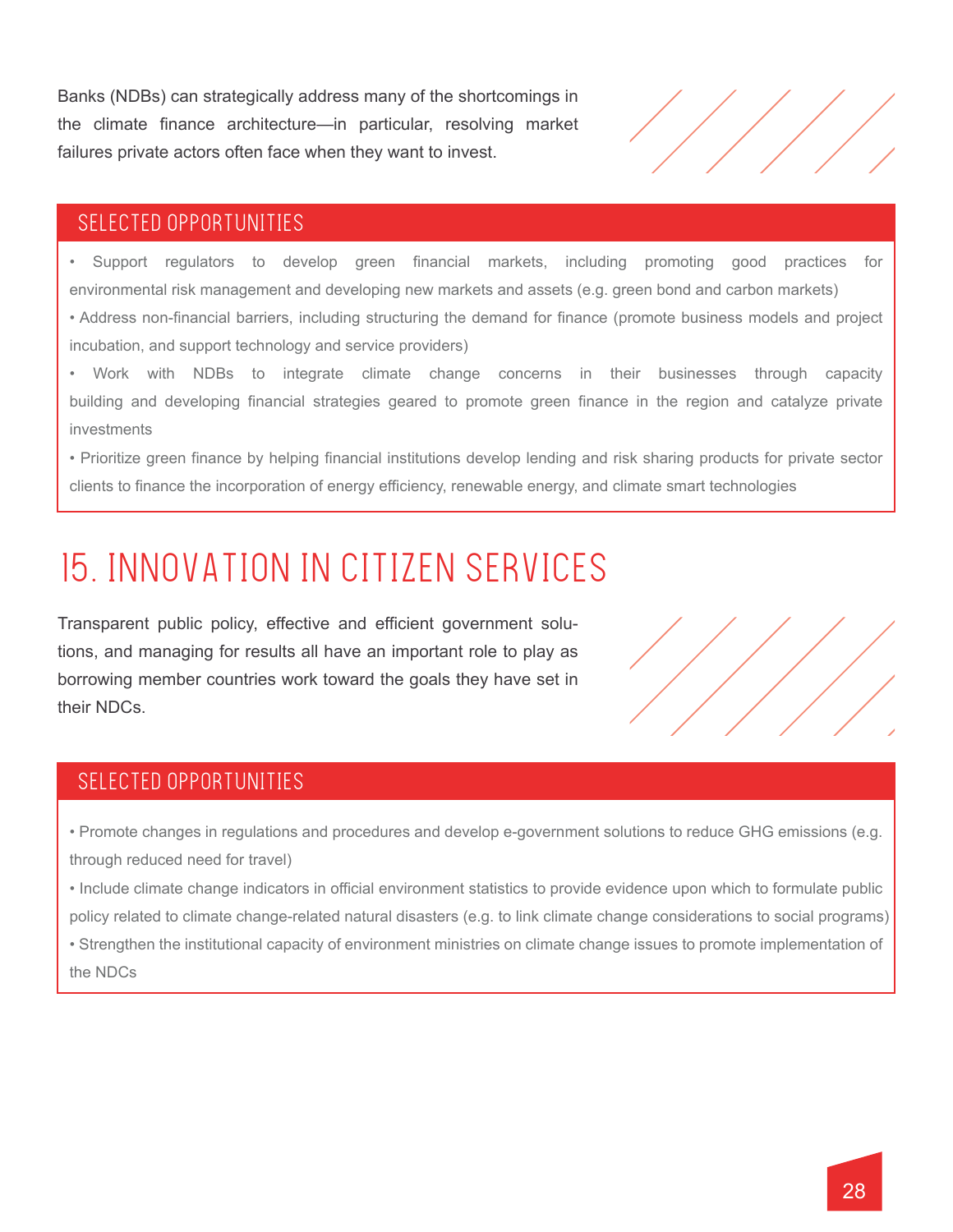## 16. FISCAL AND MUNICIPAL MANAGEMENT

Fiscal policies at the national and subnational levels of government represent a key sector for establishing the right incentives for the transition toward low-carbon, climate-resilient economies.

### SELECTED OPPORTUNITIES

• Promote politically-acceptable fiscal reforms benefiting low-carbon development —especially creating or increasing taxes on GHG emissions or removing subsidies on energy and natural resources

• Help countries understand how the existing fiscal framework (including fiscal policies that are not *prima facie* related to climate change) incentivizes —or disincentivizes— investment in low-carbon and climate resilient options

• Promote fiscal management policies (contingent lines, fiscal reserves, etc.) that build the resilience of the governments to climate shocks.

## 17. COMPETITIVENESS, TECHNOLOGY, AND INNOVATION

**Addressing climate change impacts will require substantial investment in science, technology, and innovation** to transform the way LAC produces goods, provides services, and uses energy. Such investments have made climate adaptation and mitigation viable and attractive to the public and private sectors alike. Incorporating technology and innovation into most of the areas listed in this action plan is a core element to meeting member countries' NDC commitments.

INCORPORATING TECHNOLOGY AND INNOVATION IS KEY TO HELP MEMBER COUNTRIES MEET THEIR NDC COMMITMENTS

### SELECTED OPPORTUNITIES

- Support high quality research in disciplines related to climate change adaptation and mitigation.
- Support advanced human capital formation in relevant areas (e.g. renewable energy or energy efficiency).
- Support social innovation platforms aimed at identifying innovation solutions to tackle climate change.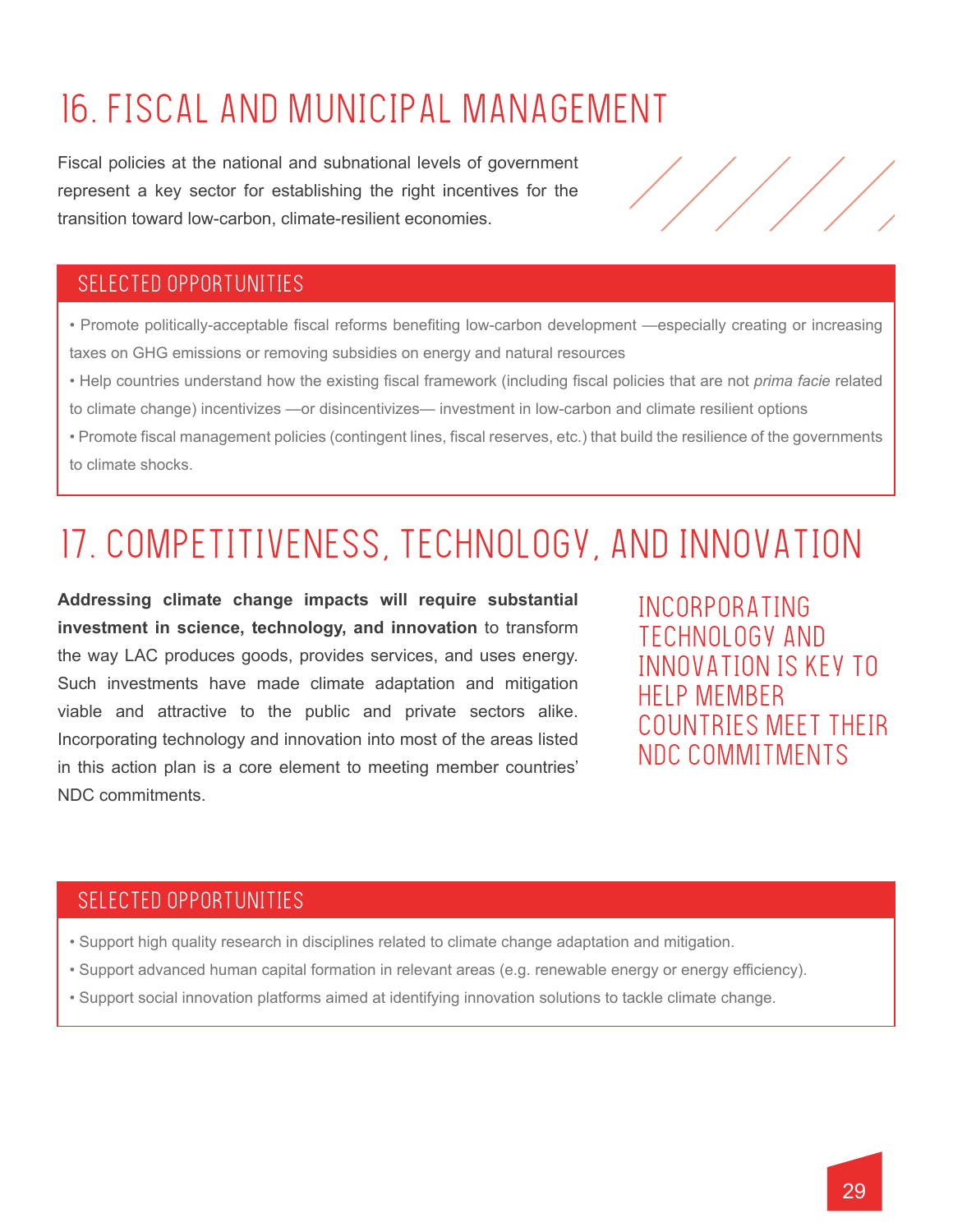## 18. REGIONAL INTEGRATION AND TRADE

The incorporation of climate change considerations in trade and investment policies and programs can help catalyze private investments in green value chains and thereby contribute toward Paris Agreement goals. There is limited literature available on the subject in LAC, presenting the IDBG with an opportunity to build a cutting-edge and robust knowledge agenda, including publications on green or carbon neutral value chains, eco-industrial or economic zones, and carbon neutral and eco-certifications and standards.



#### SELECTED OPPORTUNITIES

- Develop logistics and transportation systems that consider CO2 emissions, optimization of trade routes, promotion of low-carbon transport modes, and environmentally friendly logistic hubs
- Support the development of low-carbon, green Special Economic Zones that incorporate effective measures for pollution control and environmental compliance
- Incorporate climate change into existing and new trade promotion operations (e.g. fostering exports of carbon-neutral goods and services)

The overall percentage of climate finance has been increasing, a trend which must continue for the IDBG to achieve its goal. So far, the climate finance figure, although balanced across country groups, has been influenced by a few large projects in key sectors. Moving forward, greater effort will be placed on mainstreaming climate change across all relevant projects, especially in countries that are most vulnerable to the effects of climate change. Some sectors, given the nature of their interventions and size of their portfolio, will continue to present bigger opportunities for climate finance than others.

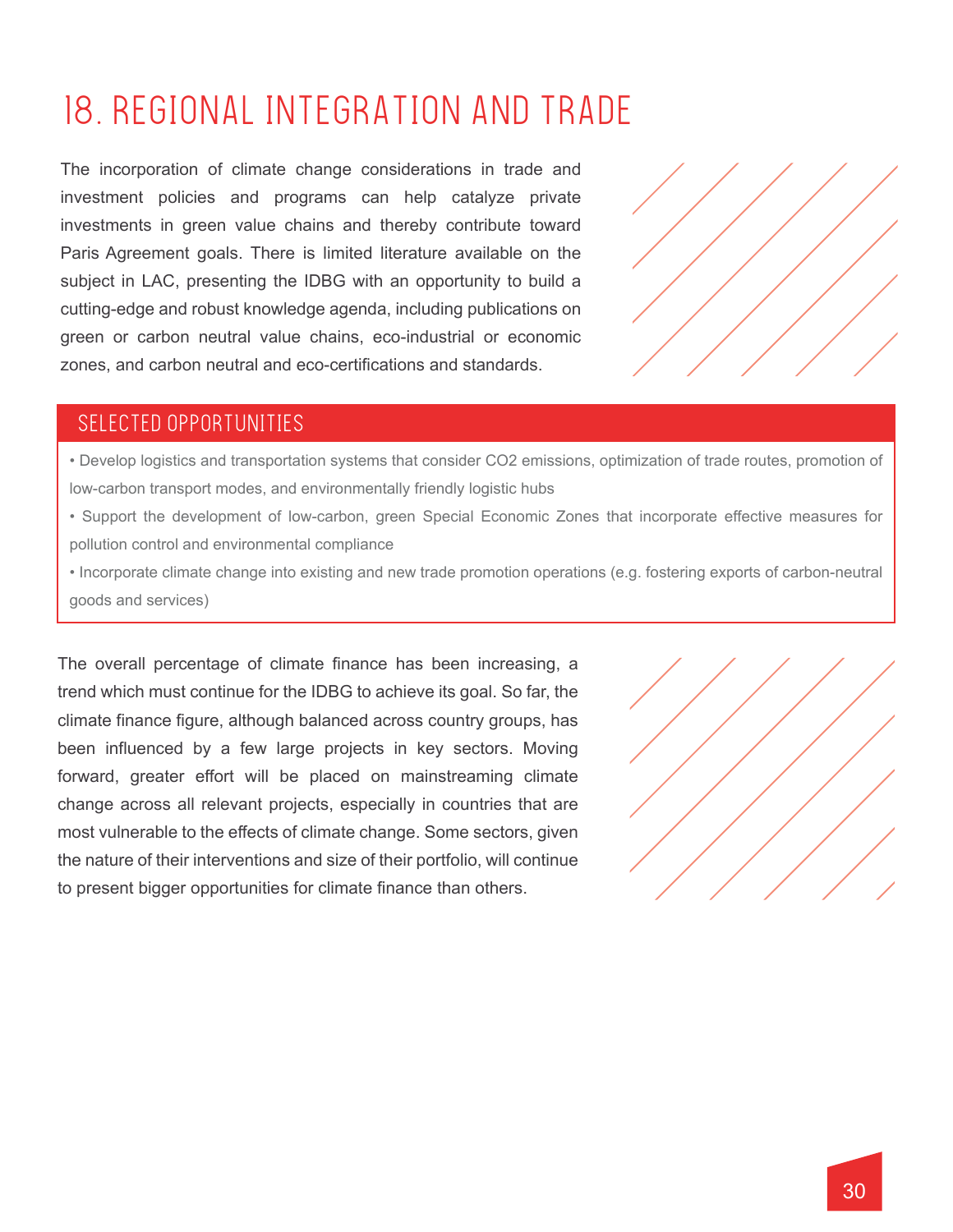# ACTION LINE V: TRACKING FINANCING AND MEASURING RESULTS

The IDBG will continue applying the MDB harmonized methodology to track climate finance, covering operations financed with the Group's own resources and the external resources that the IDBG manages. This methodology has been applied since 2011 and is becoming the reference point for other organizations seeking to measure their efforts toward the Paris Agreement. MDBs have defined climate finance as "the financial resources committed by MDBs to development activities with climate change mitigation and adaptation benefits in developing and emerging economies." In the methodology, climate mitigation finance refers to resources to adopt and deploy low-emission approaches and technologies and adaptation finance refers to resources allocated to projects, or components thereof, that explicitly define a context of vulnerability, intend to reduce such vulnerability, and allocate resources to specific vulnerability-reduction tasks. Further details on the methodology and detailed MDB data can be found in the joint MDB report on climate finance. IDBG climate finance data will continue to be reported in the annual Joint Report on MDBs' Climate Finance and the IDB Sustainability Report, among others.

Beyond dollars, the IDBG will continue to measure results relying on the Corporate Results Framework (CRF), taking advantage that this is a group-wide tool that minimizes additional reporting burden. The IDB is required to calculate and record gross emissions on category A and B projects that produce significant quantities of GHG emissions in accordance with the Environmental and Safeguards Compliance Policy. For some projects, net emission reductions have also been

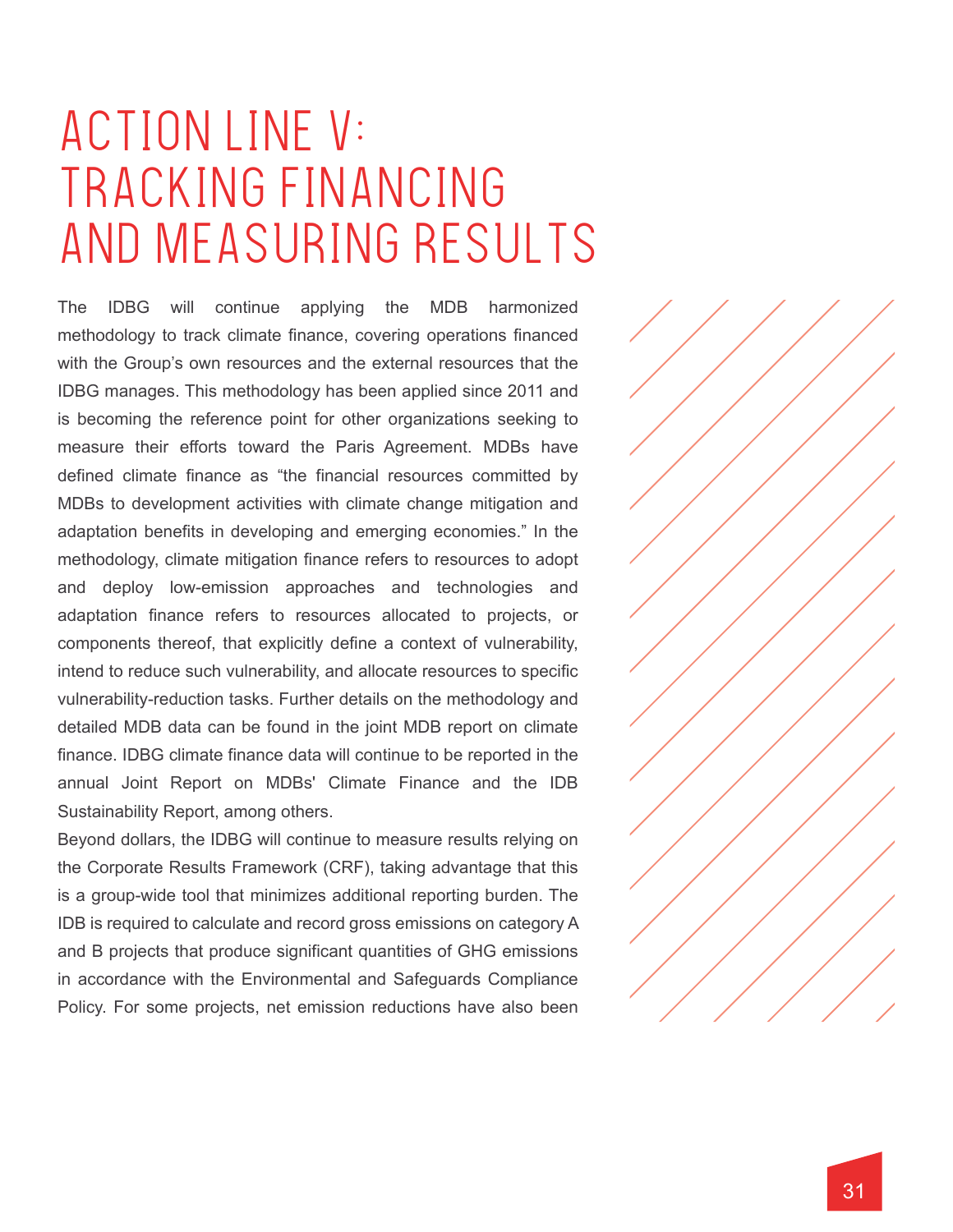calculated. In line with the commitment to report on the reduction of emissions with the support of IDBG financing in the CRF, the IDB will review how to best calculate net emissions for a greater portion of the portfolio and seek greater consistency between these calculations and reporting on climate finance. In turn, the IIC will continue to calculate net emission reductions of projects and track ex-ante estimated annual emission reductions of loans and other instruments supporting climate change mitigation that are approved. The IDBG will also continue to participate in the Multilateral Financial Institutions working group on GHG accounting, working toward a standardized methodology. At the same time, the IDB recognizes the limitations of measuring emission reductions and will continue to explore alternatives that better reflect efforts to align operations with long-term decarbonization pathways.

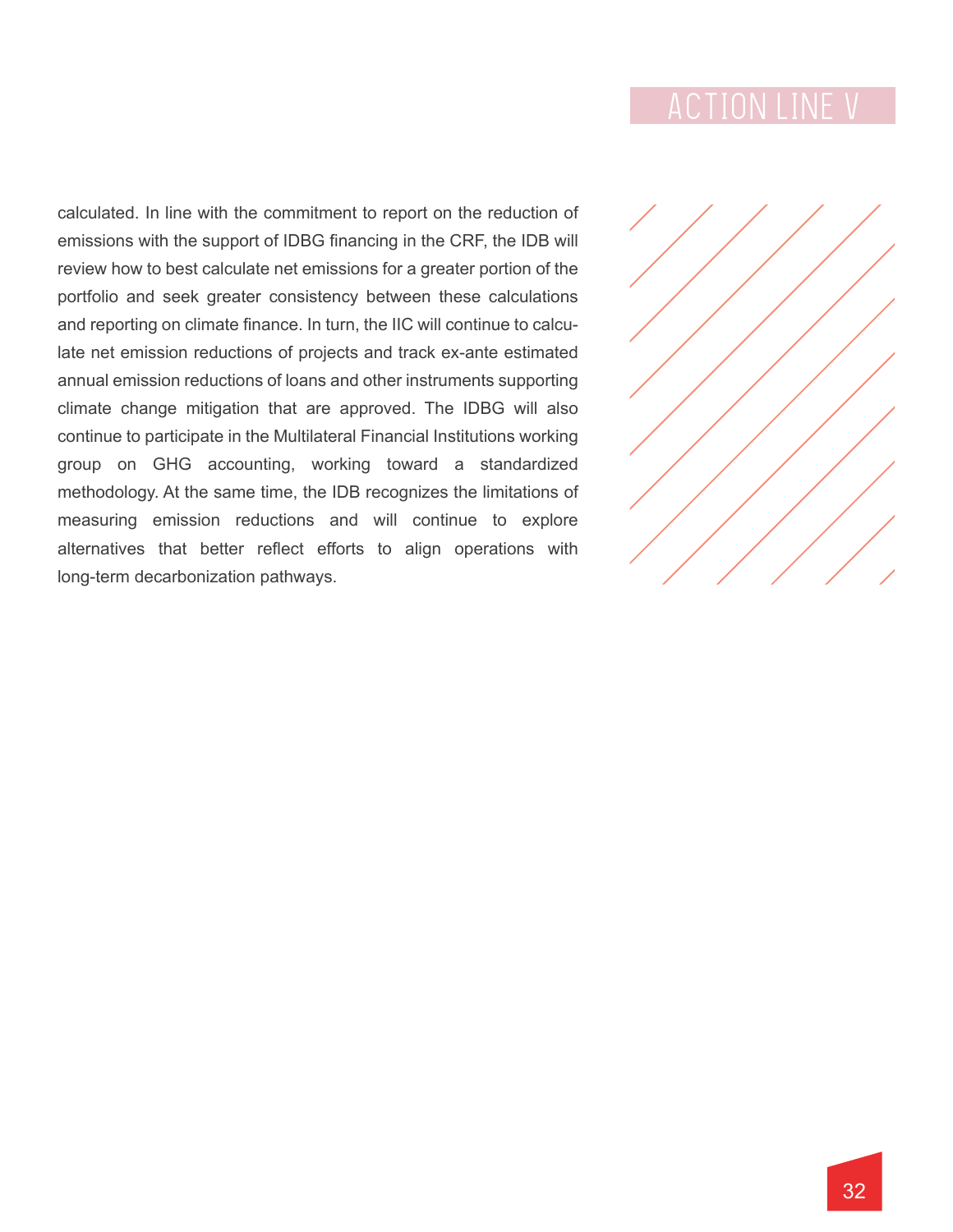# CONCLUSION

The overall percentage of climate finance has been increasing, a trend which must continue for the IDBG to achieve its goal. So far, the climate finance figure has been influenced by a few large projects, although balanced across country groups, which have boosted the figures of several sectors. Moving forward, greater effort will be placed on mainstreaming climate change across all relevant projects, especially in countries that are most vulnerable to the effects of climate change.

Much greater effort will be placed upstream in the project cycle. Climate change considerations will be fully integrated within the country strategies and the strategic dialogue with the governments. This will aim to ensure countries' climate objectives as set out in their NDCs are aligned with the Bank's programming exercise and will allow for more timely consideration of relevant climate aspects at an early stage of project design.

The achievement of this action plan goals can only be delivered through the coordinated effort of IDB, IIC and MIF departments. Further work is underway to ensure incentives are aligned with the commitments acquired in Bahamas, including potential options for cascading incentives for contributing toward delivering this action plan, fostering collaboration across organizational boundaries, and ensuring continued alignment with the international agenda on climate change.

As the climate change agenda increasingly becomes a social, economic, and financial challenge for countries, the IDBG will need to continue to evolve mainstreaming efforts, develop capacity and align resources and activities towards countries' objectives under the Paris Agreement and the SDGs. By continuing to advance the knowledge

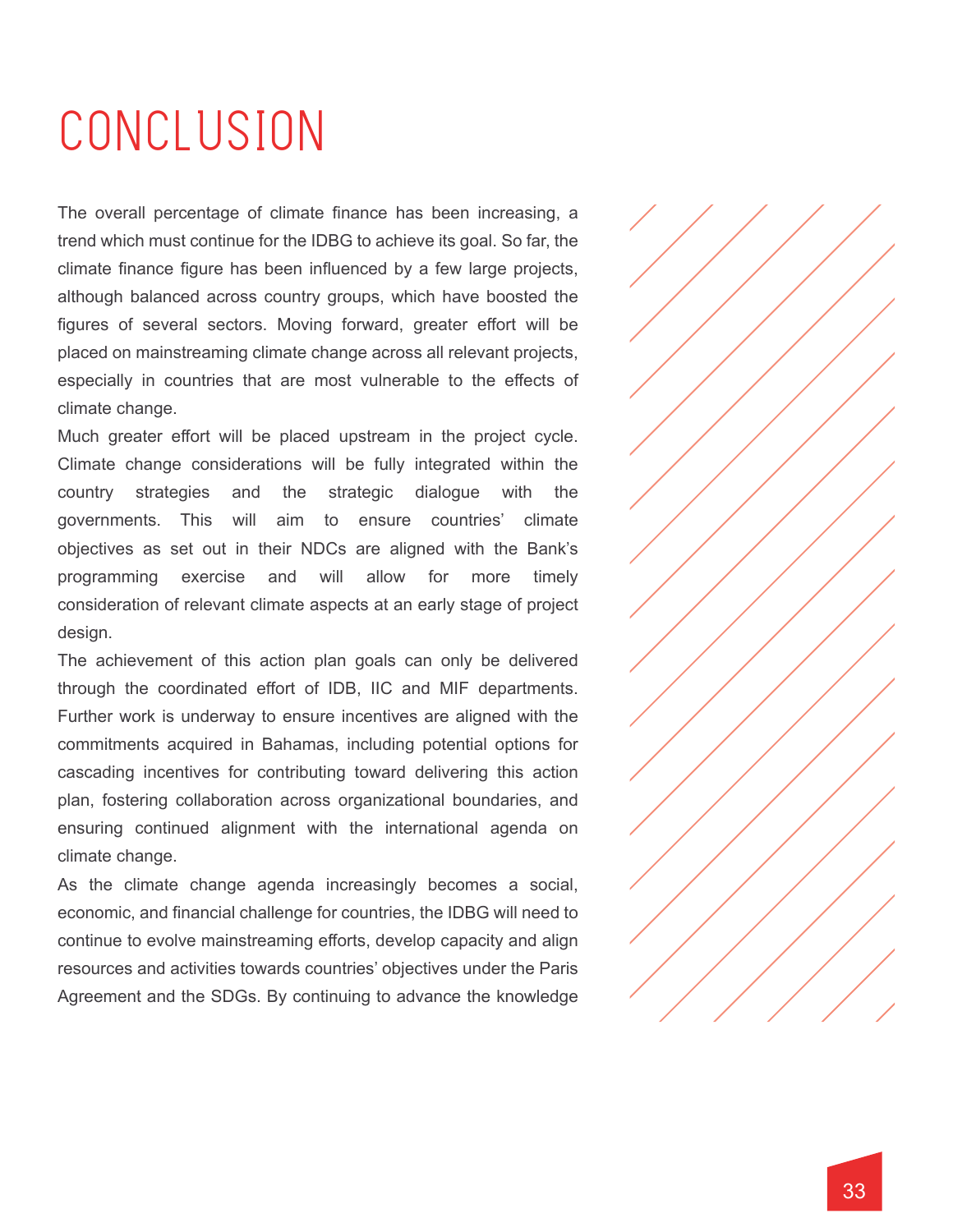frontier, support for effective institutional arrangements and innovative use of financial instruments, the IDBG can continue partnering with LAC governments and the private sector in realizing the opportunities that will accompany a low carbon and resilient economic paradigm of development.